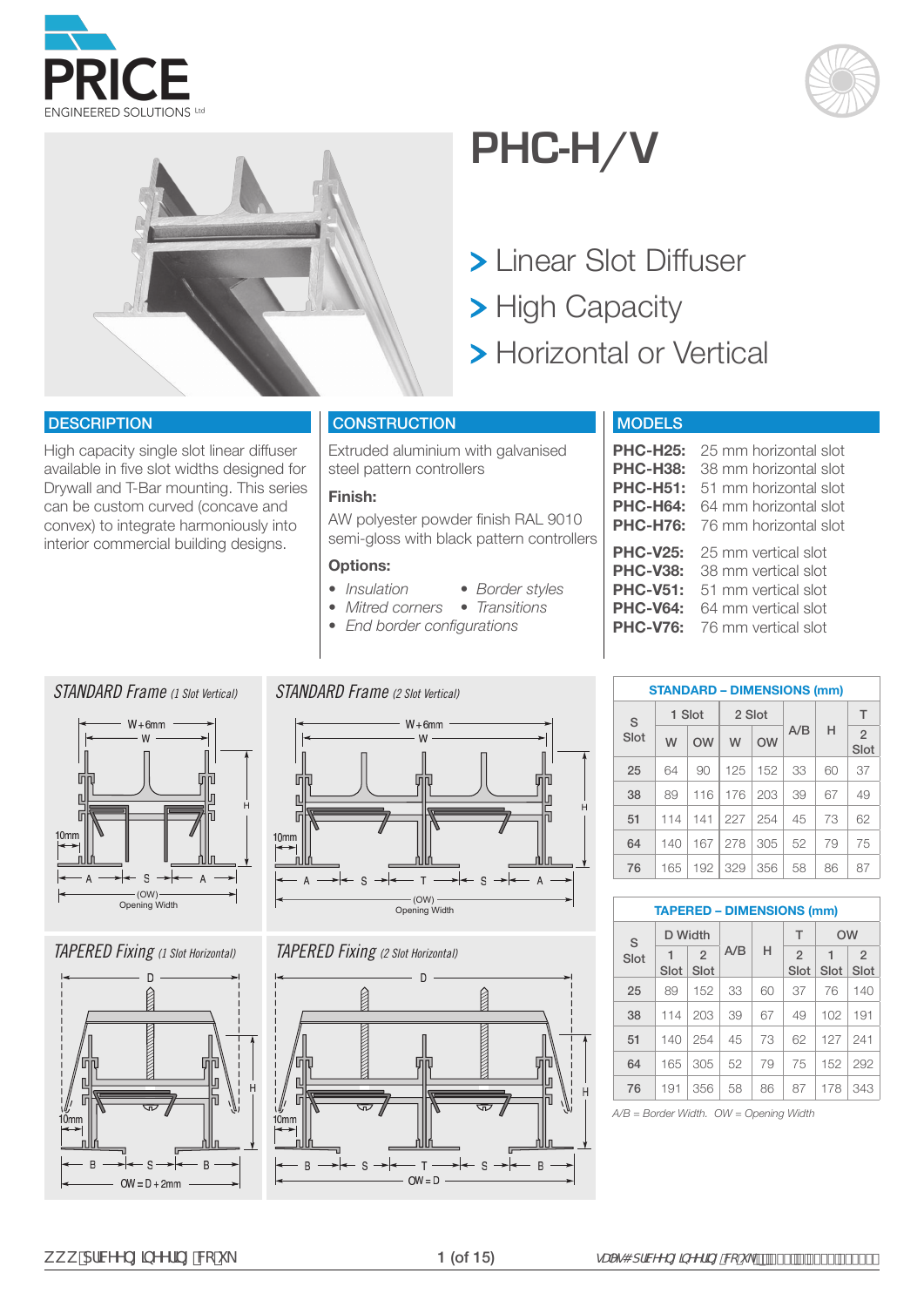### **PHC – PATTERN CONTROLLER**

#### **PHC-H (Horizontal) Adjustments**



#### **PHC-V (VERTICAL) Adjustments**



#### **NOTES**

All dimensions are given in mm. Standard Concealed Frame also available with the same dimensional data.

**ACCESSORIES** Blank-Offs (25, 38, 51, 64, 76)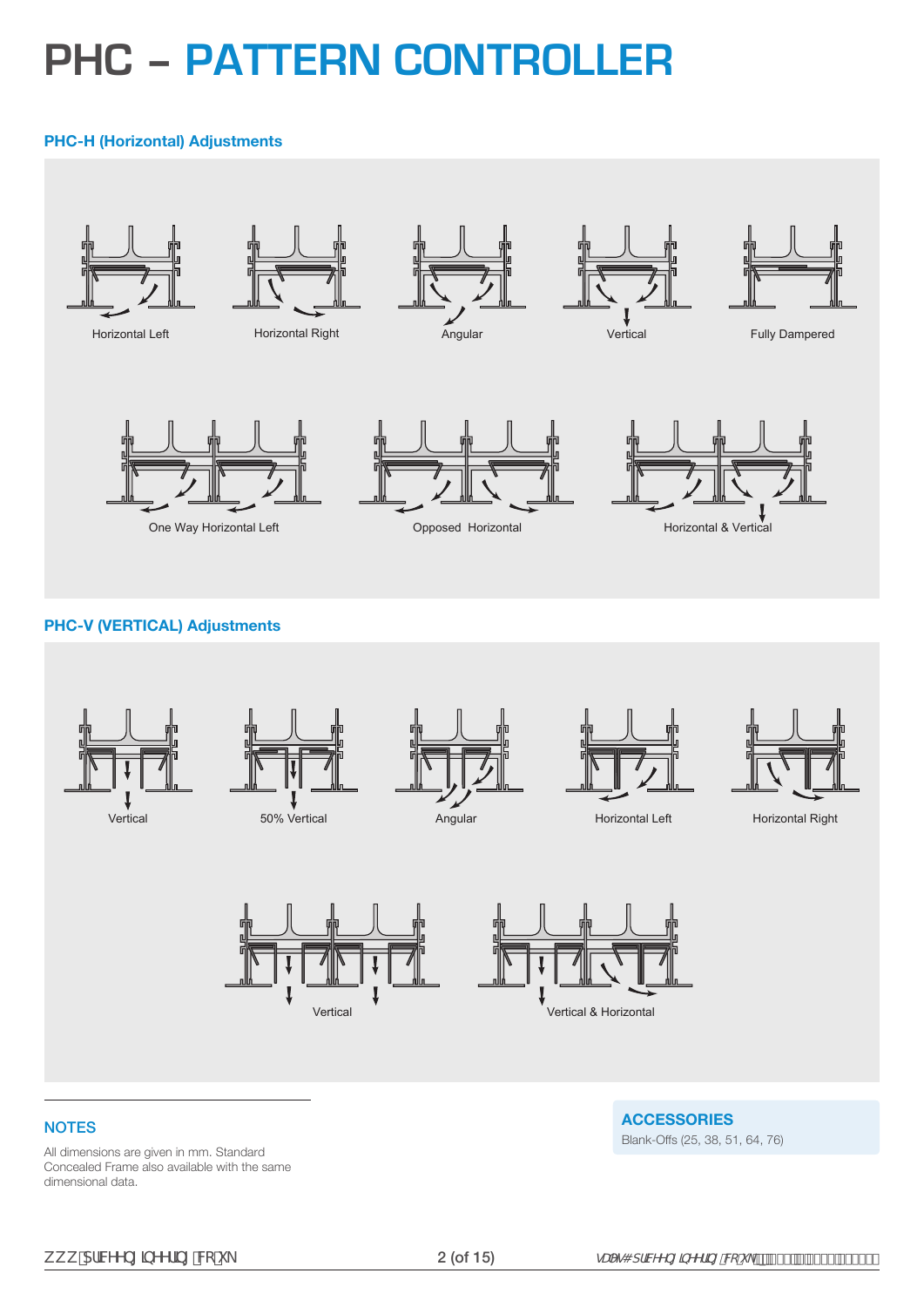### **PHC – OPTIONS**

#### *FLANGELESS Frame (1 Slot)*

*FLANGELESS Frame (2Slot)*

IF

L

匠

 $\mathbb{R}$ 

 $|-$  G  $+$ 

<sub>S</sub>



### **End Border Configurations Mitred Corners (90° & 135°)**

#### *Mitred End (M)*



*Open End (O)*



*Flanged Cap End (F)*

 $T -$ 

 $W + 6mm$ W



 $\leftarrow$  G  $\rightarrow$ 

 $\cdot$  S

#### *Flat End Cap (C)*



|      |      |                | <b>FLANGELESS - DIMENSIONS (mm)</b> |                           |    |    |
|------|------|----------------|-------------------------------------|---------------------------|----|----|
| S    | Slot |                | A                                   | G                         | н  | т  |
| Slot | 1    | $\mathfrak{D}$ |                                     | Width Width 2 Slot 2 Slot |    |    |
| 25   | 64   | 125            | 33                                  | 22                        | 60 | 37 |
| 38   | 89   | 176            | 39                                  | 29                        | 67 | 49 |
| 51   | 114  | 227            | 45                                  | 35                        | 73 | 62 |
| 64   | 140  | 278            | 52                                  | 41                        | 79 | 75 |
| 76   | 165  | 329            | 58                                  | 48                        | 86 | 87 |

*A single 10 mm flange on either side is available*



#### **Transitions (X & T)**





|                                |       | <b>OVERALL LENGTH – DIMENSIONS (mm)</b> |       |            |       |       |        |            |            |       |       |       | $D = Duct Length$ |                                               | $E =$ End Cap Position |            | $L = Overall$ Length |         |
|--------------------------------|-------|-----------------------------------------|-------|------------|-------|-------|--------|------------|------------|-------|-------|-------|-------------------|-----------------------------------------------|------------------------|------------|----------------------|---------|
| Type                           |       |                                         |       |            |       |       |        |            |            |       |       |       | E                 |                                               | F                      |            | F                    |         |
|                                | M     | M                                       | M     | $\bigcirc$ | M     | C     | Ο      | $\bigcirc$ | $\bigcirc$ | C     | C     | C     |                   | F                                             |                        | $\bigcirc$ |                      | C       |
|                                | E.    | ∟                                       | E     | ∟          | E     |       | E      | L          | E          | L     | E     | L     | E                 |                                               | E                      | L          | E.                   | L       |
| Standard/<br>Concealed         | $D-6$ | $D+14$                                  | $D-3$ | $D+7$      | $D-2$ | $D+9$ | D      | D          | $D-2$      | $D-2$ | $D-3$ | $D-3$ | D-6               | $D+41$                                        | $D-3$                  | $D+21$     | $D-2$                | $D+22$  |
| Concealed<br>Tapered           | $D-6$ | $D+14$                                  | $D-3$ | $D+7$      | $D-2$ | $D+9$ | $\Box$ | D          | $D-2$      | $D-2$ | $D-3$ | $D-3$ | N/A               | N/A                                           | N/A                    | N/A        | N/A                  | N/A     |
| Flangeless                     | N/A   | N/A                                     | N/A   | N/A        | N/A   | N/A   | D      | D          | $D-2$      | $D-2$ | $D-3$ | $D-3$ | $D-6$             | $D+41$                                        | $D-3$                  | $D+21$     | $D-2$                | $D+22$  |
| k k k "df]WYYb[ ]bYYf]b[ "V¢"i |       |                                         |       |            |       |       |        |            | 3 (of 15)  |       |       |       |                   | $qUYq4$ dfMYYb[]bYYf]b["W"] _ p $Z($ ( r\$1%) |                        |            |                      | $) - $$ |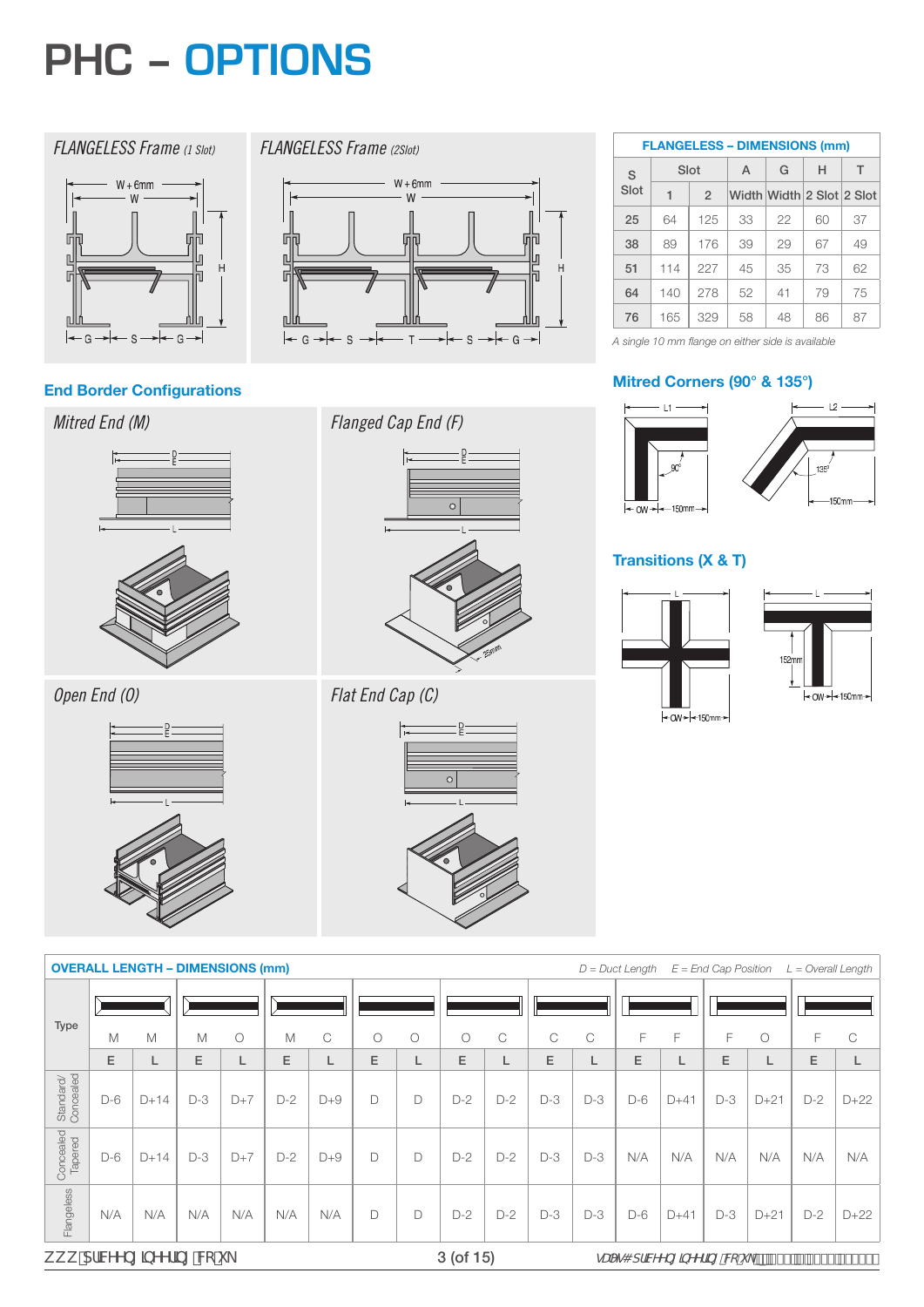# **PHC-H – 1 Slot Horizontal**

| 25 mm SLOT WIDTH                     |                |                |     |                |     |           |         |                |                  |                |         |                |                |     |  |    |
|--------------------------------------|----------------|----------------|-----|----------------|-----|-----------|---------|----------------|------------------|----------------|---------|----------------|----------------|-----|--|----|
| Horizontal 1 slot 150 diameter inlet |                |                |     |                |     |           |         |                |                  |                |         |                |                |     |  |    |
|                                      |                |                |     |                |     | 600 mm    |         |                |                  |                |         |                |                |     |  |    |
| Airflow                              | 12             |                |     | 24             |     | 35        |         | 47             | 59               |                | 71      |                |                | 83  |  |    |
| <i>*</i> Total                       | $\overline{2}$ |                |     | 8              |     | 19        |         | 33             | 51               |                |         | 74             | 99             |     |  |    |
| <i>*Static</i>                       |                | $\overline{2}$ |     | $\overline{7}$ |     | 16        |         | 29             |                  | 45             | 64      |                | 87             |     |  |    |
| <b>NC Level</b>                      |                | $<$ 15         |     | $<$ 15         |     | $<$ 15    |         | 20             | 29               |                |         | 36             |                | 40  |  |    |
| Throw                                | 0.6            | 1.5            |     | $1.8$   2.7    | 2.1 | 3.7       |         | $2.7 \mid 4.0$ | 3.0 <sub>1</sub> | 4.3            |         | $3.4 \mid 4.9$ | 3.7            | 5.5 |  |    |
|                                      |                |                |     |                |     |           | 1200 mm |                |                  |                |         |                |                |     |  |    |
| Airflow                              | 19             |                |     | 38             |     | 57        | 76      |                | 94               |                | 113     |                |                | 132 |  |    |
| *Total                               |                | $\overline{2}$ |     | 8              | 16  |           |         | 29             |                  | 45             |         | 65             |                | 87  |  |    |
| *Static                              | 1              |                |     | 5              | 10  |           |         | 19             | 29               |                |         | 42             |                | 56  |  |    |
| <b>NC Level</b>                      |                | $<$ 15         |     | $<$ 15         |     | $<$ 15    | 17      |                |                  | 25             |         | 32             |                | 38  |  |    |
| Throw                                | $0.6^{\circ}$  | 1.5            |     | $1.8$ 3.7      | 2.7 | 4.6       |         | $3.0$ 5.2      |                  | $3.7 \mid 5.5$ | 4.6 6.1 |                | $4.9 \mid 6.7$ |     |  |    |
|                                      |                |                |     |                |     | 1500 mm   |         |                |                  |                |         |                |                |     |  |    |
| Airflow                              |                | 24             |     | 47             |     | 71        |         | 94             |                  | 118            |         | 142            |                | 165 |  |    |
| *Total                               |                | $\overline{2}$ |     | 9              |     | 20        |         | 35             |                  | 54             |         | 78             |                | 105 |  |    |
| *Static                              |                | 1              |     | 5              |     | 10        |         | 19             | 29               |                |         |                |                | 42  |  | 56 |
| <b>NC Level</b>                      |                | $<$ 15         |     | $<$ 15         |     | $<$ 15    |         | 18             |                  | 26             |         | 33             |                | 38  |  |    |
| Throw                                | 0.6            | 2.1            | 2.1 | 4.0            |     | $3.0$ 5.2 |         | 4.0   5.8      | 4.6 6.1          |                |         | $4.9 \mid 6.7$ | 5.2            | 7.3 |  |    |

|                 | <b>38 mm SLOT WIDTH</b><br>Horizontal 1 slot 150 diameter inlet |           |     |                                     |     |           |         |         |     |           |     |                |         |           |
|-----------------|-----------------------------------------------------------------|-----------|-----|-------------------------------------|-----|-----------|---------|---------|-----|-----------|-----|----------------|---------|-----------|
|                 |                                                                 |           |     |                                     |     |           |         |         |     |           |     |                |         |           |
|                 |                                                                 |           |     |                                     |     | 600 mm    |         |         |     |           |     |                |         |           |
| Airflow         | 14                                                              |           |     | 28                                  |     | 42        |         | 57      | 71  |           | 85  |                |         | 99        |
| <i>*</i> Total  | $\bigcap$                                                       |           |     | 9                                   |     | 22        |         | 37      | 61  |           | 91  |                |         | 117       |
| <i>*Static</i>  | $\bigcap$                                                       |           |     | 8                                   |     | 19        | 31      |         |     | 52        |     | 78             |         | 99        |
| <b>NC Level</b> |                                                                 | $<$ 15    |     | $<$ 15                              |     | $<$ 15    |         | 22      | 31  |           |     | 39             |         | 44        |
| Throw           | 1.2                                                             | 2.1       | 2.1 | 3.4                                 | 2.7 | 4.0       | 3.0     | 4.6     | 4.0 | 5.2       | 4.3 | 5.8            | 4.6 6.1 |           |
|                 |                                                                 |           |     |                                     |     | 1200 mm   |         |         |     |           |     |                |         |           |
| Airflow         | 33                                                              |           |     | 90<br>109<br>127<br>146<br>52<br>71 |     |           |         |         |     |           |     |                |         |           |
| <i>*Total</i>   |                                                                 | 5         |     | 11                                  | 22  |           |         | 37      | 51  |           | 71  |                |         | 93        |
| *Static         |                                                                 | 3         |     | 6                                   | 13  |           |         | 22      |     | 30        |     | 42             |         | 55        |
| <b>NC Level</b> | $<$ 15                                                          |           |     | $<$ 15                              |     | $<$ 15    |         | 20      |     | 24        | 30  |                |         | 36        |
| Throw           | 1.5                                                             | 3.4       | 2.4 | 4.6                                 |     | $3.7$ 5.2 | 4.0     | 5.8     | 4.6 | 6.1       |     | $4.9 \mid 6.4$ |         | $5.2$ 7.0 |
|                 |                                                                 |           |     |                                     |     |           | 1500 mm |         |     |           |     |                |         |           |
| Airflow         | 40                                                              |           |     | 64                                  |     | 87        | 111     |         |     | 134       |     | 158            |         | 182       |
| *Total          |                                                                 | 3         |     | 14                                  |     | 25        | 41      |         | 61  |           | 85  |                |         | 109       |
| *Static         |                                                                 | 0         |     | 6                                   |     | 11        |         | 19      |     | 29        | 40  |                | 50      |           |
| <b>NC Level</b> |                                                                 | $<$ 15    |     | $<$ 15                              |     | $<$ 15    |         | 20      |     | 26        | 31  |                |         | 37        |
| Throw           |                                                                 | $1.5$ 3.4 | 2.4 | 4.6                                 |     | $4.0$ 5.5 |         | 4.6 6.4 |     | $5.2$ 7.0 |     | $5.5$ 7.6      | 6.1     | 8.2       |

1. Data is based upon Price TWA engineered plenum (uninsulated) as a complete assembly. Throw values are given at 0.5 and 0.25m/s

2. Terminal velocities under isothermal conditions

3. NC (Noise criteria) values are based on 10dB room absorption re 10-12 W

4. Data derived from tests conducted in accordance with ANSI/ASHRAE Standard 70-1991

|                 |     |                                           |                                    |                | 25 mm SLOT WIDTH  |           |                   |                 |                                      |                |     |                   |                               |     |
|-----------------|-----|-------------------------------------------|------------------------------------|----------------|-------------------|-----------|-------------------|-----------------|--------------------------------------|----------------|-----|-------------------|-------------------------------|-----|
|                 |     |                                           |                                    |                |                   |           |                   |                 | Horizontal 1 slot 200 diameter inlet |                |     |                   |                               |     |
|                 |     |                                           |                                    |                |                   | 600 mm    |                   |                 |                                      |                |     |                   |                               |     |
| Airflow         |     | 24                                        |                                    | 35             |                   | 47        | 59                |                 | 71                                   |                |     | 83                |                               | 94  |
| <i>*Total</i>   |     | 7                                         |                                    | 17             |                   | 30        | 47                |                 | 67                                   |                |     | 89                |                               | 117 |
| <i>*Static</i>  |     | $\overline{7}$                            |                                    | 16             |                   | 28        |                   | 45              | 64                                   |                |     | 85                |                               | 112 |
| <b>NC Level</b> |     | $<$ 15                                    |                                    | $<$ 15         |                   | 20        |                   | 28              | 35                                   |                | 41  |                   | 44                            |     |
| Throw           |     | $1.5$   2.7                               | 2.7                                | 3.4            |                   |           | $3.0$ 4.3 3.4 4.6 |                 |                                      | $3.7$ 5.5      |     | $3.7 \,   \, 5.8$ | $4.0\,6.1$                    |     |
|                 |     |                                           |                                    |                |                   |           | 1200 mm           |                 |                                      |                |     |                   |                               |     |
| Airflow         |     | 33<br>52<br>90<br>109<br>127<br>146<br>71 |                                    |                |                   |           |                   |                 |                                      |                |     |                   |                               |     |
| <i>*</i> Total  |     | 4                                         |                                    | 10             | 19                |           |                   | 30              |                                      | 44             |     | 60                |                               | 79  |
| <i>*Static</i>  |     | 3                                         |                                    | 8              | 16                |           |                   | 25              |                                      | 37             |     | 51                |                               | 67  |
| <b>NC Level</b> |     | $<$ 15                                    |                                    | $<$ 15         |                   | $<$ 15    | 23                |                 | 30                                   |                |     | 36                | 41                            |     |
| Throw           | 1.2 | 3.0                                       |                                    | $2.4 \mid 4.3$ |                   | 3.4   5.2 |                   | $4.0 \, \, 5.8$ |                                      | 4.6 6.7        | 4.9 | 7.3               | $5.5$ 7.9                     |     |
|                 |     |                                           |                                    |                |                   |           | 1500 mm           |                 |                                      |                |     |                   |                               |     |
| Airflow         |     | 38                                        | 61                                 |                |                   | 85        |                   | 109             |                                      | 132            |     | 156               |                               | 179 |
| <i>*Total</i>   |     | 2                                         |                                    | 6              |                   | 14        |                   | 23              |                                      | 35             |     | 51                |                               | 70  |
| <i>*Static</i>  |     | 1                                         |                                    | 5              |                   | 11        |                   | 18              | 27                                   |                | 40  |                   | 55                            |     |
| <b>NC Level</b> |     | $<$ 15                                    | $<$ 15<br>35<br>$<$ 15<br>23<br>29 |                |                   |           |                   |                 |                                      | 40             |     |                   |                               |     |
| Throw           |     | $1.5$   3.4                               | 2.7                                |                | $4.6$   3.7   5.5 |           | $4.3 \mid 6.1$    |                 |                                      | $4.6 \mid 6.7$ |     |                   | $5.2$   $7.3$   $5.5$   $7.9$ |     |

|                 |            |                                            |     |                                          | <b>38 mm SLOT WIDTH</b> |        |         |                |                                      |               |     |                |     |                |  |
|-----------------|------------|--------------------------------------------|-----|------------------------------------------|-------------------------|--------|---------|----------------|--------------------------------------|---------------|-----|----------------|-----|----------------|--|
|                 |            |                                            |     |                                          |                         |        |         |                | Horizontal 1 slot 200 diameter inlet |               |     |                |     |                |  |
|                 |            |                                            |     |                                          |                         | 600 mm |         |                |                                      |               |     |                |     |                |  |
| Airflow         |            | 14                                         |     | 28                                       | 42                      |        |         | 57             | 71                                   |               |     | 85             |     | 99             |  |
| *Total          | $\bigcirc$ |                                            |     | 8                                        |                         | 19     |         | 32             | 55                                   |               |     | 79             |     | 106            |  |
| *Static         | $\bigcirc$ |                                            |     | 7                                        |                         | 18     |         | 30             | 52                                   |               |     | 74             |     | 100            |  |
| <b>NC Level</b> | $<$ 15     |                                            |     | $<$ 15                                   | $<$ 15                  |        |         | 23             | 31                                   |               |     | 40             |     | 44             |  |
| Throw           | 1.2        | 2.1                                        | 2.1 | 3.4                                      | 2.7                     | 4.0    |         | $3.7 \mid 4.6$ | 4.0                                  | 5.2           |     | $4.3 \mid 5.5$ |     | $4.6 \mid 5.8$ |  |
|                 |            |                                            |     |                                          |                         |        | 1200 mm |                |                                      |               |     |                |     |                |  |
| Airflow         |            | 33<br>104<br>80<br>127<br>151<br>175<br>57 |     |                                          |                         |        |         |                |                                      |               |     |                |     |                |  |
| <i>*Total</i>   |            | 4                                          |     | 9                                        |                         | 19     | 31      |                | 51                                   |               |     | 67             |     | 94             |  |
| *Static         |            | 3                                          |     | $\overline{7}$                           | 15                      |        |         | 25             | 42                                   |               |     | 55             |     | 77             |  |
| <b>NC Level</b> | $<$ 15     |                                            |     | $<$ 15                                   |                         | $<$ 15 | 22      |                | 30                                   |               |     | 36             |     | 44             |  |
| Throw           | 1.5        | 3.4                                        | 2.7 | 4.6                                      | 4.0                     | 5.5    |         | $4.6 \mid 6.4$ |                                      | $5.2$   $7.0$ | 5.8 | 7.6            | 6.1 | 7.9            |  |
|                 |            |                                            |     |                                          |                         |        | 1500 mm |                |                                      |               |     |                |     |                |  |
| Airflow         | 40         |                                            |     | 68                                       | 97                      |        |         | 125            |                                      | 153           |     | 182            |     | 210            |  |
| *Total          |            | $\overline{4}$                             |     | 10                                       | 21                      |        |         | 32             | 51                                   |               |     | 68             |     | 99             |  |
| <i>*Static</i>  |            | 3                                          |     | $\overline{7}$                           |                         | 15     |         | 24             | 37                                   |               |     | 50             |     | 74             |  |
| <b>NC Level</b> | $<$ 15     |                                            |     | $<$ 15<br>$<$ 15<br>23<br>30<br>36<br>43 |                         |        |         |                |                                      |               |     |                |     |                |  |
| Throw           | 1.5        | 3.4                                        | 3.0 | 4.9                                      | 4.0                     | 6.1    | 5.2     | 7.0            | 5.8                                  | 7.6           | 6.1 | 8.2            | 6.4 | 8.8            |  |

#### KEY INFORMATION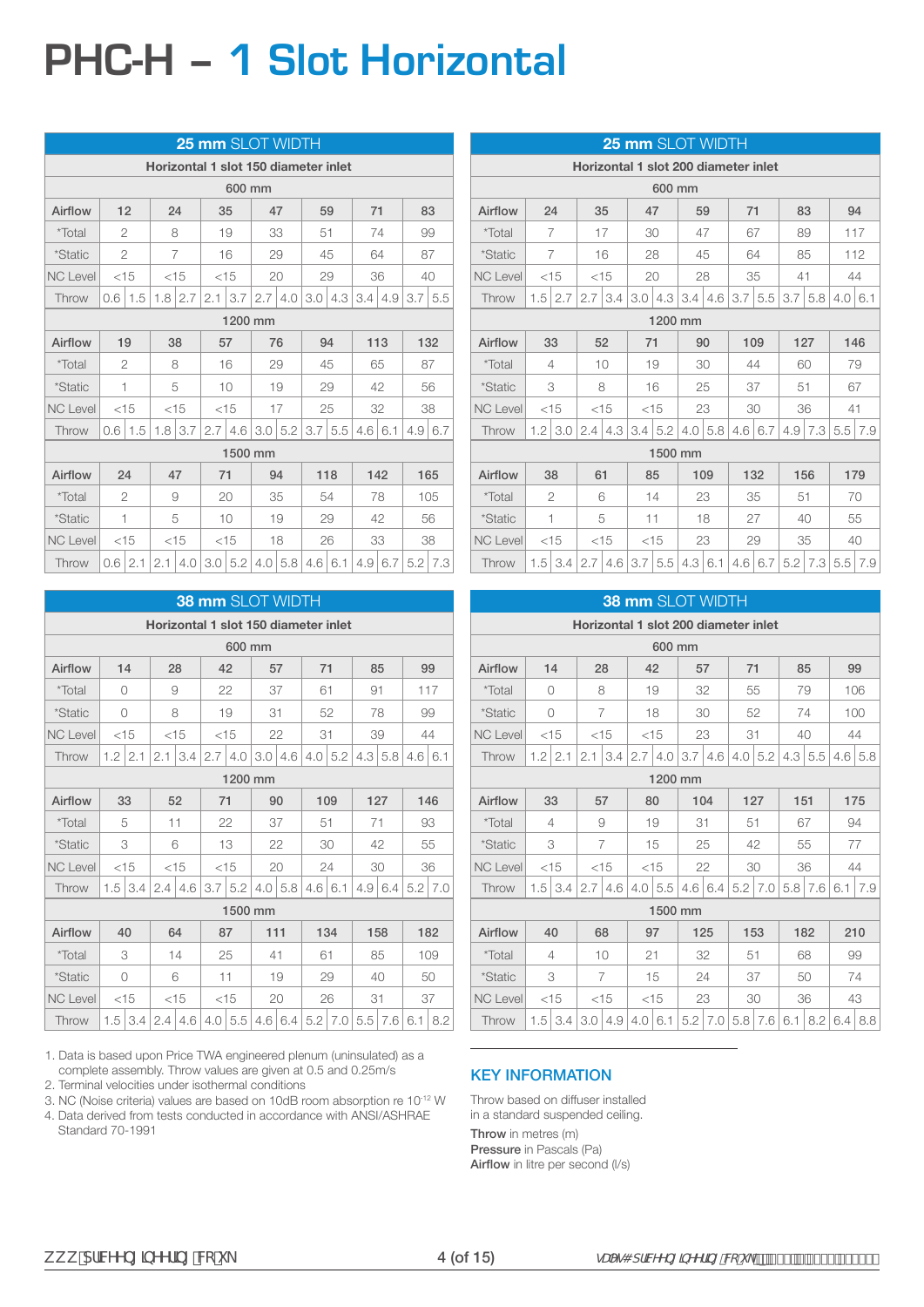# **PHC-H – 1 Slot Horizontal**

| <b>51 mm SLOT WIDTH</b> |                |                |     |           |     |                |         |                 |                                      |                |         |                |                |     |  |    |
|-------------------------|----------------|----------------|-----|-----------|-----|----------------|---------|-----------------|--------------------------------------|----------------|---------|----------------|----------------|-----|--|----|
|                         |                |                |     |           |     |                |         |                 | Horizontal 1 slot 200 diameter inlet |                |         |                |                |     |  |    |
| 600 mm                  |                |                |     |           |     |                |         |                 |                                      |                |         |                |                |     |  |    |
| Airflow                 | 19             |                |     | 38        |     | 57             | 76      |                 | 94                                   |                | 113     |                | 132            |     |  |    |
| <i>*</i> Total          |                | 2              |     | 7         |     | 16             |         | 29              |                                      | 45             |         | 64             |                | 87  |  |    |
| <i>*Static</i>          | 1              |                |     | 6         |     | 14             | 25      |                 |                                      | 39             | 57      |                | 77             |     |  |    |
| <b>NC Level</b>         |                | $<$ 15         |     | $<$ 15    |     | $<$ 15         |         | 17              |                                      | 26             | 31      |                |                | 38  |  |    |
| Throw                   | 0.9            | 2.4            | 2.4 | 4.0       |     | $3.0$   4.6    |         | $4.0 \mid 5.2$  |                                      | $4.3 \mid 5.8$ | 4.6 6.7 |                | 4.9            | 7.0 |  |    |
|                         |                |                |     |           |     |                | 1200 mm |                 |                                      |                |         |                |                |     |  |    |
| Airflow                 | 47             |                | 71  |           |     | 94             |         | 118             |                                      | 142            | 165     |                | 189            |     |  |    |
| <i>*Total</i>           | $\overline{4}$ |                |     | 8         | 15  |                |         | 23              | 34                                   |                |         | 46             | 60             |     |  |    |
| *Static                 |                | 2              |     | 5         |     | 10             |         | 15              |                                      | 22             |         | 30             | 39             |     |  |    |
| <b>NC Level</b>         |                | $<$ 15         |     | $<$ 15    |     | $<$ 15         |         | 15              |                                      | 22             |         | 30             | 37             |     |  |    |
| Throw                   |                | $1.2$ 3.4      | 2.7 | 4.3       |     | $3.7 \mid 5.2$ |         | $4.0 \, \, 5.8$ |                                      | $4.3 \mid 7.0$ |         | $7.6 \mid 8.2$ | $5.2$   8.5    |     |  |    |
|                         |                |                |     |           |     | 1500 mm        |         |                 |                                      |                |         |                |                |     |  |    |
| Airflow                 |                | 59             |     | 85        | 111 |                |         | 137             |                                      | 163            |         | 189            |                | 215 |  |    |
| *Total                  |                | 4              |     | 9         |     | 16             |         | 24              |                                      | 34             |         | 46             |                | 59  |  |    |
| *Static                 |                | $\overline{c}$ |     | 5         |     | 9              |         | 13              |                                      | 19             |         | 25             |                | 33  |  |    |
| <b>NC Level</b>         |                | $<$ 15         |     | $<$ 15    |     | $<$ 15         | 22      |                 | 29                                   |                |         |                |                | 34  |  | 39 |
| Throw                   |                | $1.8$ 3.7      |     | $3.7$ 5.2 |     | $4.0$ 5.8      |         | $4.3 \mid 7.0$  |                                      | $4.9$ 7.9      |         | $5.5$ 8.5      | $6.4 \mid 9.1$ |     |  |    |

| 63 mm SLOT WIDTH |               |                                              |     |                |                                      |        |                                                  |                |     |                |    |              |     |            |
|------------------|---------------|----------------------------------------------|-----|----------------|--------------------------------------|--------|--------------------------------------------------|----------------|-----|----------------|----|--------------|-----|------------|
|                  |               |                                              |     |                | Horizontal 1 slot 250 diameter inlet |        |                                                  |                |     |                |    |              |     |            |
| 600 mm           |               |                                              |     |                |                                      |        |                                                  |                |     |                |    |              |     |            |
| Airflow          | 47            |                                              |     | 68             | 90                                   |        | 111                                              |                |     | 132            |    | 153          |     | 175        |
| <i>*</i> Total   | 5             |                                              | 11  |                |                                      | 18     |                                                  | 28             |     | 40             |    | 54           |     | 70         |
| <i>*Static</i>   | 5             |                                              |     | 10             |                                      | 17     |                                                  | 26             | 37  |                | 51 |              |     | 65         |
| <b>NC Level</b>  | $<$ 15        |                                              |     | $<$ 15         | $<$ 15                               |        |                                                  | 20             |     | 27             |    | 33           |     | 38         |
| Throw            | 1.8           | 3.4                                          | 2.7 | 4.0            | 3.7                                  | 5.2    |                                                  | $4.3 \mid 5.5$ | 4.9 | 6.7            |    | $5.2$ 7.3    | 5.5 | 7.9        |
|                  |               |                                              |     |                |                                      |        | 1200 mm                                          |                |     |                |    |              |     |            |
| Airflow          |               | 66<br>104<br>142<br>179<br>217<br>255<br>293 |     |                |                                      |        |                                                  |                |     |                |    |              |     |            |
| <i>*Total</i>    |               | 4                                            |     | 9              | 17                                   |        |                                                  | 28             |     | 40             |    | 56           |     | 73         |
| *Static          |               | $\overline{2}$                               |     | 6              | 12                                   |        |                                                  | 19             |     | 28             |    | 38           |     | 51         |
| <b>NC Level</b>  | $<$ 15        |                                              |     | $<$ 15         | $<$ 15                               |        | 25                                               |                | 33  |                |    | 40           |     | 45         |
| Throw            | $2.4^{\circ}$ | 5.2                                          |     | $4.3 \mid 6.7$ | 4.9                                  | 7.6    |                                                  | $5.2$   8.5    |     | $5.8 \mid 9.4$ |    | $6.7$   10.1 |     | 7.3 10.7   |
|                  |               |                                              |     |                |                                      |        | 1500 mm                                          |                |     |                |    |              |     |            |
| Airflow          | 71            |                                              |     | 113            |                                      | 156    |                                                  | 198            | 241 |                |    | 283          |     | 326        |
| <i>*Total</i>    |               | 3                                            |     | 8              |                                      | 16     |                                                  | 26             |     | 37             |    | 52           |     | 69         |
| <i>*Static</i>   |               | $\bigcirc$                                   |     | 5              |                                      | 9      |                                                  | 15             |     | 22             | 30 |              | 40  |            |
| <b>NC Level</b>  |               | $<$ 15                                       |     | $<$ 15         |                                      | $<$ 15 |                                                  | 23             | 31  |                |    | 38           |     | 43         |
| Throw            | 2.4           | 4.9                                          |     | 3.7 6.4        |                                      |        | $4.6$   7.6   5.5   8.8   6.4   9.8   7.0   10.7 |                |     |                |    |              |     | $8.2$ 11.6 |

1. Data is based upon Price TWA engineered plenum (uninsulated) as a complete assembly. Throw values are given at 0.5 and 0.25m/s

2. Terminal velocities under isothermal conditions

3. NC (Noise criteria) values are based on 10dB room absorption re 10-12 W

4. Data derived from tests conducted in accordance with ANSI/ASHRAE Standard 70-1991

|                 |     |                |     |                                      |                  |        | <b>51 mm SLOT WIDTH</b> |     |                   |               |                |     |                          |
|-----------------|-----|----------------|-----|--------------------------------------|------------------|--------|-------------------------|-----|-------------------|---------------|----------------|-----|--------------------------|
|                 |     |                |     | Horizontal 1 slot 300 diameter inlet |                  |        |                         |     |                   |               |                |     |                          |
|                 |     |                |     |                                      |                  | 600 mm |                         |     |                   |               |                |     |                          |
| Airflow         |     | 24             |     | 47                                   | 71               |        |                         | 94  |                   | 118           | 142            |     | 165                      |
| <i>*Total</i>   |     | 2              |     | 7                                    |                  | 16     |                         | 28  |                   | 44            | 63             |     | 86                       |
| *Static         |     | $\overline{2}$ |     | $\overline{7}$                       |                  | 15     |                         | 27  |                   | 42            | 60             |     | 82                       |
| <b>NC Level</b> |     | $<$ 15         |     | $<$ 15                               |                  | $<$ 15 |                         | 17  |                   | 24            | 29             |     | 37                       |
| Throw           | 1.5 | 3.0            | 2.4 | 3.7                                  |                  |        | $3.0$   4.3   3.7   5.2 |     |                   | $4.0\, \,5.8$ | $4.3 \mid 6.7$ | 4.9 | 7.6                      |
|                 |     |                |     |                                      |                  |        | 1200 mm                 |     |                   |               |                |     |                          |
| Airflow         |     | 47             |     | 80                                   |                  | 113    |                         | 146 |                   | 179           | 212            |     | 245                      |
| *Total          |     | $\overline{2}$ |     | 6                                    |                  | 11     |                         | 19  |                   | 28            | 42             |     | 53                       |
| <i>*Static</i>  |     | $\overline{2}$ |     | 5                                    |                  | 9      |                         | 16  |                   | 23            | 33             |     | 44                       |
| <b>NC Level</b> |     | $<$ 15         |     | $<$ 15                               |                  | $<$ 15 |                         | 20  |                   | 27            | 33             |     | 39                       |
| Throw           | 1.8 | 3.7            | 3.4 | 4.6                                  | 4.0 <sub>1</sub> | 5.8    | 4.6                     | 7.0 |                   | $5.2$   8.2   | $5.8$   9.1    |     | $6.4 \mid 10.4$          |
|                 |     |                |     |                                      |                  |        | 1500 mm                 |     |                   |               |                |     |                          |
| Airflow         |     | 59             |     | 97                                   |                  | 134    |                         | 172 |                   | 210           | 248            |     | 285                      |
| <i>*</i> Total  |     | 2              |     | 6                                    |                  | 11     |                         | 18  |                   | 27            | 38             |     | 50                       |
| <i>*Static</i>  |     | $\overline{2}$ |     | 4                                    |                  | 8      |                         | 14  | 21                |               | 29             |     | 38                       |
| <b>NC Level</b> |     | $<$ 15         |     | $<$ 15                               |                  | $<$ 15 |                         | 23  |                   | 31            | 36             |     | 41                       |
| Throw           | 2.1 |                |     | $4.6$   3.4   5.8   4.3   7.3        |                  |        |                         |     | $4.9$ 7.6 5.8 9.1 |               |                |     | $6.4$   9.8   7.6   10.4 |

|                 |                           |                |      |        |     |                |  | <b>63 mm SLOT WIDTH</b>              |     |      |     |     |     |                   |
|-----------------|---------------------------|----------------|------|--------|-----|----------------|--|--------------------------------------|-----|------|-----|-----|-----|-------------------|
|                 |                           |                |      |        |     |                |  | Horizontal 1 slot 300 diameter inlet |     |      |     |     |     |                   |
|                 |                           |                |      |        |     | 600 mm         |  |                                      |     |      |     |     |     |                   |
| Airflow         |                           | 57             | 71   |        | 94  |                |  | 118                                  |     | 142  | 165 |     |     | 179               |
| *Total          |                           | 6              |      | 12     | 21  |                |  | 32                                   | 46  |      | 62  |     |     | 80                |
| *Static         |                           | 5              | 11   |        |     | 19             |  | 29                                   | 41  |      |     | 56  |     | 72                |
| <b>NC Level</b> | < 15                      |                | < 15 |        |     | < 15           |  | 22                                   | 29  |      | 35  |     |     | 40                |
| Throw           | 2.1                       | 3.7            | 3.0  | 4.6    | 4.0 | 5.8            |  |                                      | 5.2 | 7.3  | 5.8 | 7.9 | 6.1 | 8.5               |
|                 | $4.9 \mid 6.1$<br>1200 mm |                |      |        |     |                |  |                                      |     |      |     |     |     |                   |
| Airflow         |                           | 66             |      | 106    | 146 |                |  | 186                                  |     | 227  | 267 |     |     | 307               |
| *Total          |                           | 3              |      | 8      |     | 15             |  | 24                                   | 35  |      | 49  |     |     | 65                |
| <i>*Static</i>  |                           | $\overline{2}$ |      | 6      | 11  |                |  | 19                                   | 28  |      | 38  |     |     | 51                |
| <b>NC Level</b> |                           | $<$ 15         |      | $<$ 15 |     | $<$ 15         |  | 23                                   | 31  |      | 38  |     |     | 43                |
| Throw           | 2.4                       | 5.2            | 4.3  | 6.7    |     | $4.9 \mid 7.6$ |  | $5.2$   8.8                          | 6.1 | 9.8  | 7.0 |     |     | $10.4$ 7.9 11.3   |
|                 |                           |                |      |        |     | 1500 mm        |  |                                      |     |      |     |     |     |                   |
| Airflow         | 71                        |                |      | 118    |     | 165            |  | 212                                  |     | 260  | 307 |     |     | 354               |
| <i>*</i> Total  |                           | 2              |      | 7      |     | 13             |  | 22                                   |     | 33   | 47  |     |     | 62                |
| <i>*Static</i>  |                           | 2              |      | 5      |     | 9              |  | 16                                   |     | 23   |     | 32  |     | 43                |
| <b>NC Level</b> |                           | $<$ 15         |      | $<$ 15 |     | < 15           |  | 26                                   |     | 34   |     | 40  |     | 46                |
| Throw           | 2.4                       | 4.9            | 3.7  | 6.4    | 4.9 | 7.9            |  | $5.8$   9.4                          | 6.7 | 10.1 |     |     |     | 7.6 11.3 8.5 11.9 |

#### KEY INFORMATION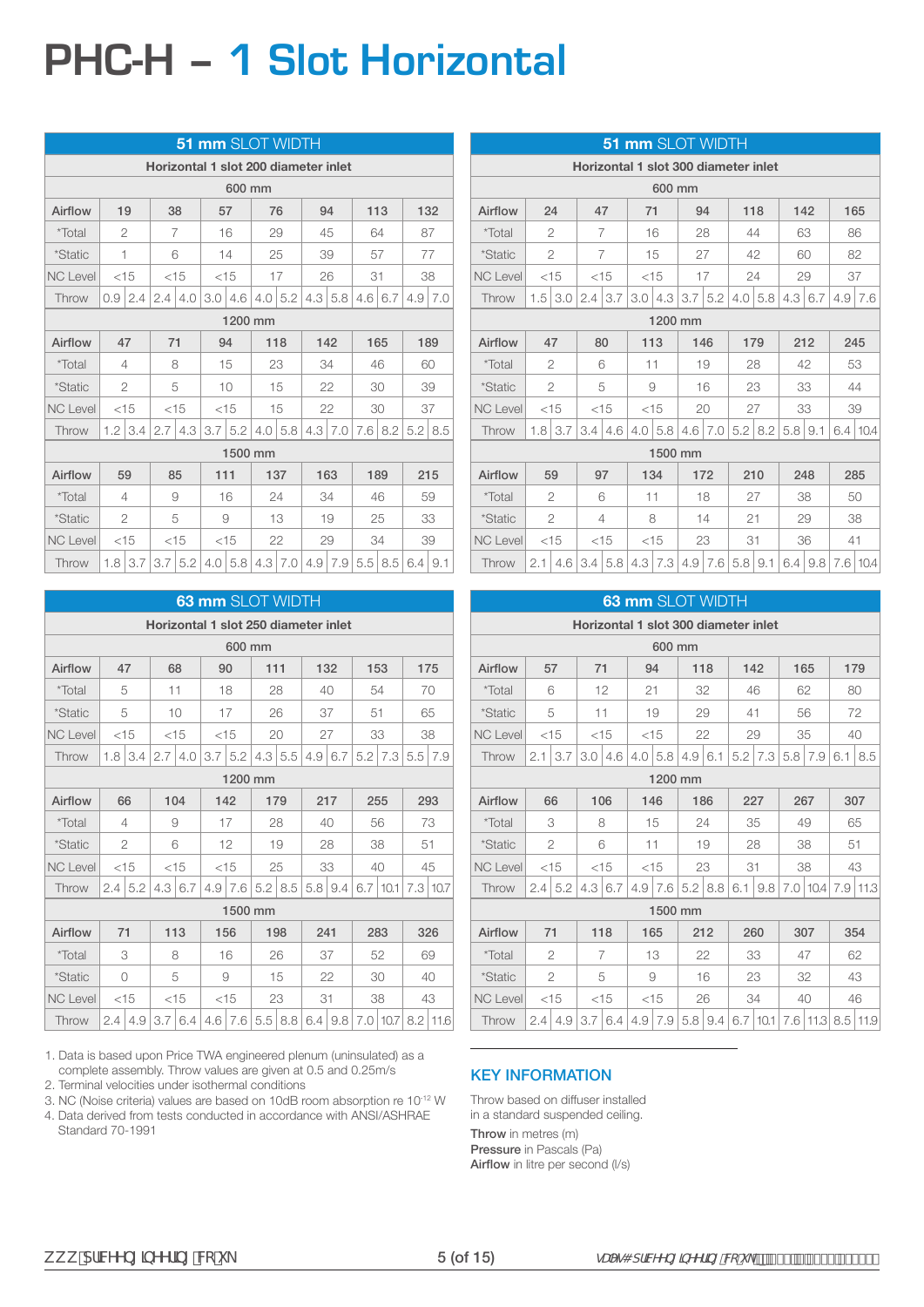# **PHC-H – 1 Slot Horizontal**

|                 |     |                                             |     |                |     | 76 mm SLOT WIDTH                |     |                |     |           |     |              |     |            |
|-----------------|-----|---------------------------------------------|-----|----------------|-----|---------------------------------|-----|----------------|-----|-----------|-----|--------------|-----|------------|
|                 |     |                                             |     |                |     | Horizontal 1 slot 250 dia inlet |     |                |     |           |     |              |     |            |
|                 |     |                                             |     |                |     | 600 mm                          |     |                |     |           |     |              |     |            |
| Airflow         |     | 59                                          | 80  |                | 101 |                                 |     | 123            |     | 144       |     | 165          |     | 186        |
| *Total          |     | 7                                           |     | 14             |     | 22                              |     | 32             |     | 45        |     | 59           |     | 75         |
| <i>*Static</i>  |     | 7                                           |     | 12             |     | 19                              |     | 29             |     | 39        |     | 52           |     | 66         |
| <b>NC Level</b> |     | $<$ 15                                      |     | $<$ 15         |     | $<$ 15                          |     | 24             |     | 29        |     | 35           |     | 40         |
| Throw           | 3.4 | 4.9                                         | 4.0 | 5.8            |     |                                 |     |                | 5.5 | 7.6       | 5.8 | 8.5          | 6.1 | 9.4        |
|                 |     | $5.2 \mid 7.0$<br>$4.6 \mid 6.4$<br>1200 mm |     |                |     |                                 |     |                |     |           |     |              |     |            |
| Airflow         |     | 94                                          |     | 130            |     | 165                             | 201 |                |     | 236       | 271 |              |     | 307        |
| <i>*Total</i>   |     | $\overline{7}$                              |     | 12             |     | 20                              |     | 30             | 41  |           |     | 55           |     | 70         |
| *Static         |     | $\overline{4}$                              |     | 8              |     | 13                              |     | 19             |     | 26        |     | 35           |     | 44         |
| <b>NC Level</b> |     | $<$ 15                                      |     | $<$ 15         |     | 18                              |     | 22             |     | 28        | 34  |              |     | 40         |
| Throw           | 4.0 | 6.1                                         |     | $4.6 \mid 7.3$ |     | $5.8$   8.2                     |     | $6.4 \mid 9.1$ |     | $7.0$ 9.8 |     | 7.3 10.7     | 7.9 | 11.3       |
|                 |     |                                             |     |                |     | 1500 mm                         |     |                |     |           |     |              |     |            |
| Airflow         |     | 104                                         |     | 146            |     | 189                             | 231 |                |     | 274       |     | 316          |     | 359        |
| *Total          |     | 6                                           |     | 10             |     | 20                              | 31  |                |     | 43        |     | 57           |     | 73         |
| <i>*Static</i>  |     | 3                                           |     | 6              |     | 11                              |     | 16             |     | 23        |     | 30           |     | 39         |
| <b>NC Level</b> |     | $<$ 15                                      |     | $<$ 15         |     | 16                              |     | 24             |     | 32        |     | 39           |     | 45         |
| Throw           | 3.7 | 6.4                                         |     | $5.2$   $7.6$  | 6.1 | 8.8                             |     | $7.0$ 9.8      |     | 7.3 10.7  |     | $7.9$   11.3 |     | $8.5$ 12.2 |

1. Data is based upon Price TWA engineered plenum (uninsulated) as a complete assembly. Throw values are given at 0.5 and 0.25m/s

2. Terminal velocities under isothermal conditions

3. NC (Noise criteria) values are based on 10dB room absorption re 10-12 W 4. Data derived from tests conducted in accordance with ANSI/ASHRAE Standard 70-1991

|                 |                                                          |                |     |        |                |        | <b>76 mm</b> SLOT WIDTH              |      |     |      |     |              |                 |              |
|-----------------|----------------------------------------------------------|----------------|-----|--------|----------------|--------|--------------------------------------|------|-----|------|-----|--------------|-----------------|--------------|
|                 |                                                          |                |     |        |                |        | Horizontal 1 slot 300 diameter inlet |      |     |      |     |              |                 |              |
|                 |                                                          |                |     |        |                | 600 mm |                                      |      |     |      |     |              |                 |              |
| Airflow         |                                                          | 59             |     | 80     | 101            |        | 123                                  |      |     | 144  |     | 165          | 186             |              |
| *Total          |                                                          | 7              |     | 13     | 21             |        | 31                                   |      |     | 42   |     | 56           | 71              |              |
| *Static         |                                                          | 6              |     | 12     |                | 19     | 29                                   |      |     | 39   |     | 52           | 66              |              |
| <b>NC Level</b> |                                                          | $<$ 15         |     | $<$ 15 |                | $<$ 15 |                                      | 18   |     | 25   |     | 31           | 36              |              |
| Throw           | 3.4                                                      | 4.9            |     |        | $4.6 \mid 6.4$ |        |                                      |      |     |      |     | $5.8$   8.5  | 6.1             | 9.4          |
|                 | 4.0   5.8<br>$5.2 \mid 7.0$<br>$5.5 \mid 7.6$<br>1200 mm |                |     |        |                |        |                                      |      |     |      |     |              |                 |              |
| Airflow         |                                                          | 94             |     | 137    |                | 179    | 222                                  |      |     | 264  |     | 307          | 349             |              |
| *Total          |                                                          | 5              |     | 12     |                | 20     | 31                                   |      |     | 43   |     | 59           |                 | 76           |
| <i>*Static</i>  |                                                          | $\overline{4}$ |     | 9      |                | 15     | 23                                   |      |     | 33   |     | 44           |                 | 58           |
| <b>NC Level</b> |                                                          | $<$ 15         |     | $<$ 15 |                | $<$ 15 | 22                                   |      |     | 29   |     | 36           | 41              |              |
| Throw           | 4.0                                                      | 6.1            | 4.9 | 7.3    | 6.1            | 8.5    | 6.7                                  | 9.4  | 7.3 | 10.4 | 7.9 |              | $11.3$ 8.5 12.2 |              |
|                 |                                                          |                |     |        |                |        | 1500 mm                              |      |     |      |     |              |                 |              |
| Airflow         |                                                          | 104            |     | 156    |                | 208    |                                      | 260  | 311 |      |     | 363          |                 | 415          |
| <i>*</i> Total  |                                                          | 5              | 11  |        |                | 20     | 31                                   |      |     | 44   |     | 60           |                 | 78           |
| <i>*Static</i>  |                                                          | 3              |     | 7      |                | 13     |                                      | 20   |     | 29   |     | 40           |                 | 52           |
| <b>NC Level</b> |                                                          | $<$ 15         |     | $<$ 15 |                | 19     |                                      | 26   |     | 32   |     | 39           |                 | 43           |
| Throw           | 3.7                                                      | 6.4            | 4.3 | 7.9    | 4.9            | 9.1    | 6.1                                  | 10.4 | 7.6 | 11.3 |     | $8.2$   11.9 |                 | $8.8$   12.8 |

#### KEY INFORMATION

Throw based on diffuser installed in a standard suspended ceiling.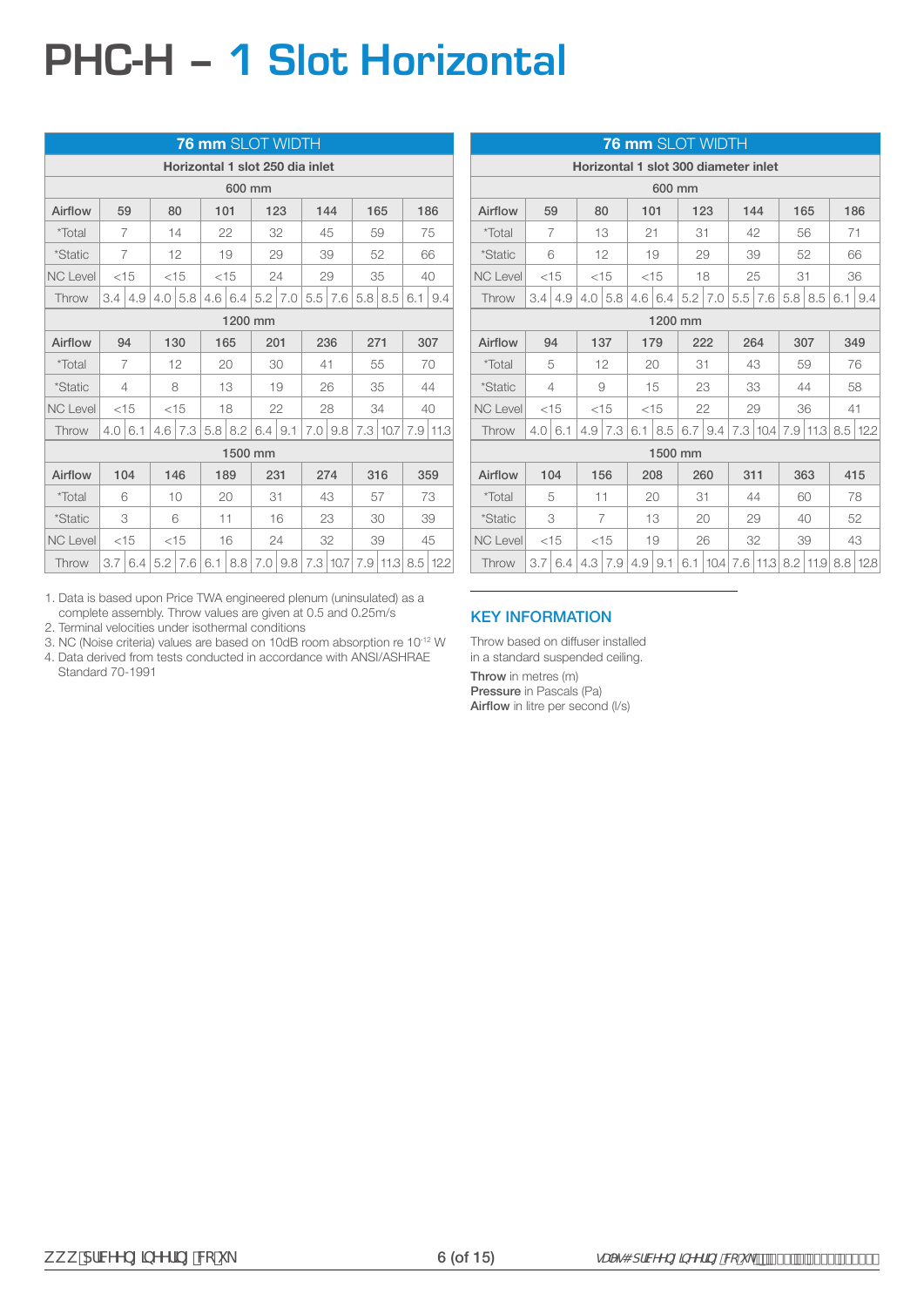# **PHC-H – 2 Slot Horizontal**

|                 |                |                |                                      |                |     | 25 mm SLOT WIDTH |                |                   |                |              |           |               |          |              |
|-----------------|----------------|----------------|--------------------------------------|----------------|-----|------------------|----------------|-------------------|----------------|--------------|-----------|---------------|----------|--------------|
|                 |                |                | Horizontal 2 slot 200 diameter inlet |                |     |                  |                |                   |                |              |           |               |          |              |
|                 |                |                |                                      |                |     | 600 mm           |                |                   |                |              |           |               |          |              |
| Airflow         | 38             |                | 57                                   |                |     | 76               |                | 94                | 113            |              | 132       |               | 151      |              |
| <i>*</i> Total  | $\overline{4}$ |                |                                      | 9              |     | 16               |                | 25                |                | 36           | 49        |               | 64       |              |
| <i>*Static</i>  | 4              |                |                                      | 10             |     | 13               |                | 20                |                | 29           | 39        |               | 51       |              |
| <b>NC Level</b> | $<$ 15         |                |                                      | $<$ 15         |     | $<$ 15           | 23             |                   | 29             |              | 35        |               | 40       |              |
| Throw           | 1.8            | 3.7            |                                      | 3.014.9        | 4.0 | 5.5              | $4.3 \mid 6.1$ |                   | $4.9 \mid 6.7$ |              |           | $5.2$   $7.0$ | 5.5      | 17.6         |
|                 |                | 1200 mm        |                                      |                |     |                  |                |                   |                |              |           |               |          |              |
| Airflow         | 76             |                |                                      | 109            |     | 142              |                | 175               |                | 208          | 241       |               |          | 274          |
| <i>*Total</i>   | 6              |                |                                      | 13             |     | 23               | 34             |                   |                | 49           | 65        |               | 84       |              |
| *Static         |                | 3              |                                      | 6              |     | 11               |                | 17                | 24             |              | 32        |               | 42       |              |
| <b>NC Level</b> | $<$ 15         |                |                                      | $<$ 15         |     | 17               |                | 24                | 31             |              | 36        |               | 41       |              |
| Throw           |                | $2.4 \mid 5.2$ |                                      | $3.7 \mid 6.4$ | 4.9 | 7.3              |                | $5.5 \mid 7.9$    | 6.1            | 9.1          | $6.7$ 9.8 |               | 7.3 10.4 |              |
|                 |                |                |                                      |                |     | 1500 mm          |                |                   |                |              |           |               |          |              |
| Airflow         |                | 94             |                                      | 132            |     | 170              |                | 208               |                | 245          | 283       |               | 321      |              |
| <i>*Total</i>   |                | 8              |                                      | 16             |     | 27               |                | 40                |                | 56           | 74        |               |          | 95           |
| <i>*Static</i>  |                | 3              |                                      | 6              |     | 10               |                | 15                |                | 22           |           | 29            |          | 37           |
| <b>NC Level</b> |                | $<$ 15         |                                      | $<$ 15         |     | 19               |                | 26                |                | 32           | 37        |               |          | 42           |
| Throw           | 3.0            | 6.1            |                                      | $4.3$   $7.3$  |     | $5.2$ 7.9        |                | $6.1 \,   \, 9.1$ |                | $6.7$   10.1 |           | 7.3 10.7      |          | $7.9$   11.6 |

|                 |                |                      |     |                                      |     |                |         | <b>38 mm SLOT WIDTH</b> |  |            |                                                    |          |     |      |
|-----------------|----------------|----------------------|-----|--------------------------------------|-----|----------------|---------|-------------------------|--|------------|----------------------------------------------------|----------|-----|------|
|                 |                |                      |     | Horizontal 2 slot 200 diameter inlet |     |                |         |                         |  |            |                                                    |          |     |      |
|                 |                |                      |     |                                      |     | 600 mm         |         |                         |  |            |                                                    |          |     |      |
| Airflow         | 57             |                      | 76  |                                      | 94  |                |         | 113                     |  | 132        | 151                                                |          |     | 170  |
| <i>*</i> Total  | 9              |                      |     | 16                                   |     | 25             |         | 36                      |  | 49         | 64                                                 |          | 81  |      |
| *Static         | $\overline{7}$ |                      |     | 13                                   |     | 20             |         | 29                      |  | 39         | 51                                                 |          |     | 64   |
| <b>NC Level</b> |                | $<$ 15               |     | $<$ 15                               |     | 19             |         | 26                      |  | 32         | 37                                                 |          | 41  |      |
| Throw           | 2.7            | 4.0                  | 3.7 | 4.9                                  | 4.0 | 5.5            | 4.9     | 6.4                     |  |            | 5.5                                                | 7.9      | 5.8 | 8.2  |
|                 |                | $5.2$ 7.3<br>1200 mm |     |                                      |     |                |         |                         |  |            |                                                    |          |     |      |
| Airflow         | 113            |                      |     | 146                                  |     | 179            |         | 212                     |  | 245        | 278                                                |          | 311 |      |
| *Total          |                | 14                   |     | 24                                   |     | 36             |         | 51                      |  | 68         | 87                                                 |          |     | 109  |
| <i>*Static</i>  |                | 7                    |     | 12                                   |     | 18             |         | 25                      |  | 33         | 43                                                 |          |     | 54   |
| <b>NC Level</b> | $<$ 15         |                      |     | $<$ 15                               | 21  |                |         | 27                      |  | 33         | 37                                                 |          |     | 42   |
| Throw           | 4.3            | 6.7                  | 5.2 | 7.6                                  | 6.1 | 8.5            |         | $6.7 \mid 9.4$          |  | $7.0$ 10.1 |                                                    | 7.6 10.7 | 7.9 | 11.3 |
|                 |                |                      |     |                                      |     |                | 1500 mm |                         |  |            |                                                    |          |     |      |
| Airflow         | 142            |                      |     | 175                                  |     | 208            |         | 241                     |  | 274        | 307                                                |          |     | 340  |
| <i>*Total</i>   |                | 19                   |     | 28                                   |     | 40             |         | 54                      |  | 70         | 87                                                 |          |     | 107  |
| <i>*Static</i>  |                | $\overline{7}$       |     | 11                                   |     | 15             |         | 21                      |  | 27         | 33                                                 |          |     | 41   |
| <b>NC Level</b> |                | $<$ 15               |     | $<$ 15                               |     | 22             |         | 27                      |  | 32         | 36                                                 |          |     | 40   |
| Throw           | 4.6            | 7.6                  |     | $5.8$   8.5                          |     | $6.4 \mid 9.1$ |         |                         |  |            | $6.7$   9.8   7.0   10.1   7.3   10.4   8.2   11.6 |          |     |      |

1. Data is based upon Price TWA engineered plenum (uninsulated) as a complete assembly. Throw values are given at 0.5 and 0.25m/s

2. Terminal velocities under isothermal conditions

3. NC (Noise criteria) values are based on 10dB room absorption re 10-12 W

4. Data derived from tests conducted in accordance with ANSI/ASHRAE Standard 70-1991

|                 |        |        |     |        | 25 mm SLOT WIDTH                     |               |         |                   |  |                |     |                   |           |     |
|-----------------|--------|--------|-----|--------|--------------------------------------|---------------|---------|-------------------|--|----------------|-----|-------------------|-----------|-----|
|                 |        |        |     |        | Horizontal 2 slot 250 diameter inlet |               |         |                   |  |                |     |                   |           |     |
|                 |        |        |     |        |                                      | 600 mm        |         |                   |  |                |     |                   |           |     |
| Airflow         | 38     |        | 61  |        |                                      | 85            |         | 109               |  | 132            |     | 156               |           | 179 |
| <i>*</i> Total  |        | 3      | 9   |        |                                      | 18            |         | 30                |  | 44             | 61  |                   |           | 80  |
| <i>*Static</i>  |        | 3      | 8   |        |                                      | 16            |         | 26                |  | 39             |     | 54                |           | 72  |
| <b>NC Level</b> | $<$ 15 |        |     | $<$ 15 |                                      | 19            |         | 28                |  | 35             | 41  |                   |           | 47  |
| Throw           | 1.8    | 4.0    | 3.4 | 4.9    |                                      | 4.3 5.8       |         | $4.6 \mid 6.7$    |  | $5.2$ 7.3      |     | $5.5$   $7.9$     | $5.8$ 8.5 |     |
|                 |        |        |     |        |                                      |               | 1200 mm |                   |  |                |     |                   |           |     |
| Airflow         | 76     |        | 113 |        | 151                                  |               |         | 189               |  | 227            | 264 |                   |           | 302 |
| <i>*</i> Total  |        | 5      | 11  |        |                                      | 19            |         | 29                |  | 42             |     | 58                |           | 75  |
| <i>*Static</i>  |        | 3      | 7   |        |                                      | 13            |         | 20                |  | 29             |     | 39                |           | 51  |
| <b>NC Level</b> |        | $<$ 15 |     | $<$ 15 |                                      | 18            |         | 26                |  | 33             |     | 39                |           | 44  |
| Throw           | 2.7    | 5.5    | 4.3 | 6.7    |                                      | $5.5$   $7.9$ |         | $6.1 \,   \, 8.8$ |  | $6.7 \mid 9.8$ |     | 7.3 10.4 7.6 10.7 |           |     |
|                 |        |        |     |        |                                      |               | 1500 mm |                   |  |                |     |                   |           |     |
| Airflow         | 94     |        |     | 139    |                                      | 184           |         | 229               |  | 274            | 319 |                   |           | 363 |
| <i>*</i> Total  |        | 5      |     | 12     | 21                                   |               |         | 33                |  | 47             |     | 63                |           | 83  |
| <i>*Static</i>  |        | 3      |     | 7      |                                      | 12            |         | 19                |  | 27             |     | 36                |           | 47  |
| <b>NC Level</b> |        | $<$ 15 |     | $<$ 15 |                                      | 20            |         | 28                |  | 34             |     | 40                |           | 45  |
| Throw           | 2.7    | 5.8    |     |        | $4.3$   $7.3$   $5.8$   $8.2$        |               |         | $6.7$ 9.8         |  | 7.3 10.7       |     | 7.6 11.6 8.2 11.9 |           |     |

|                 |                |     |     |               |     |         | <b>38 mm SLOT WIDTH</b> |                |                                      |                 |                       |     |     |                 |
|-----------------|----------------|-----|-----|---------------|-----|---------|-------------------------|----------------|--------------------------------------|-----------------|-----------------------|-----|-----|-----------------|
|                 |                |     |     |               |     |         |                         |                | Horizontal 2 slot 300 diameter inlet |                 |                       |     |     |                 |
|                 |                |     |     |               |     | 600 mm  |                         |                |                                      |                 |                       |     |     |                 |
| Airflow         | 57             |     |     | 80            | 104 |         | 127                     |                | 151                                  |                 |                       | 175 |     | 198             |
| *Total          | 8              |     |     | 15            |     | 26      | 39                      |                | 54                                   |                 |                       | 73  |     | 93              |
| *Static         | $\overline{7}$ |     |     | 14            | 24  |         | 36                      |                | 51                                   |                 |                       | 68  |     | 88              |
| <b>NC Level</b> | < 15           |     |     | $<$ 15        | 21  |         | 29                      |                | 35                                   |                 |                       | 40  |     | 45              |
| Throw           | 2.7            | 4.9 | 4.0 | 5.8           | 4.3 | 6.4     |                         | $4.9 \mid 7.3$ | 5.5                                  | 7.9             | 5.8                   | 8.5 | 6.4 | 8.8             |
|                 | 1200 mm        |     |     |               |     |         |                         |                |                                      |                 |                       |     |     |                 |
| Airflow         | 113            |     | 151 |               | 189 |         | 227                     |                | 264                                  |                 |                       | 302 |     | 340             |
| *Total          | 9              |     |     | 16            | 25  |         | 36                      |                | 49                                   |                 |                       | 64  |     | 82              |
| *Static         | $\overline{7}$ |     |     | 13            | 20  |         | 29                      |                | 39                                   |                 | 51                    |     |     | 64              |
| <b>NC Level</b> | < 15           |     |     | < 15          |     | 22      | 26                      |                | 32                                   |                 |                       | 37  |     | 41              |
| Throw           | 4.3            | 6.7 |     | $5.5$   $7.9$ | 6.1 | 8.8     |                         | $6.7 \mid 9.8$ |                                      | $7.3 \mid 10.1$ | 7.9                   |     |     | $11.0$ 8.2 11.9 |
|                 |                |     |     |               |     | 1500 mm |                         |                |                                      |                 |                       |     |     |                 |
| Airflow         | 142            |     |     | 189           |     | 236     | 283                     |                | 330                                  |                 |                       | 378 |     | 425             |
| <i>*</i> Total  | 10             |     |     | 18            |     | 28      | 40                      |                |                                      | 55              |                       | 72  |     | 91              |
| *Static         | 7              |     |     | 13            | 20  |         | 29                      |                | 39                                   |                 | 51                    |     |     | 64              |
| <b>NC Level</b> | $<$ 15         |     |     | $<$ 15        |     | 23      | 30                      |                | 35                                   |                 |                       | 40  |     | 45              |
| Throw           | 4.6            | 7.6 | 6.1 | 8.8           | 6.7 | 9.8     |                         | 7.3 10.7       |                                      |                 | 8.2 11.6 8.5 12.5 9.1 |     |     | 13.1            |

#### KEY INFORMATION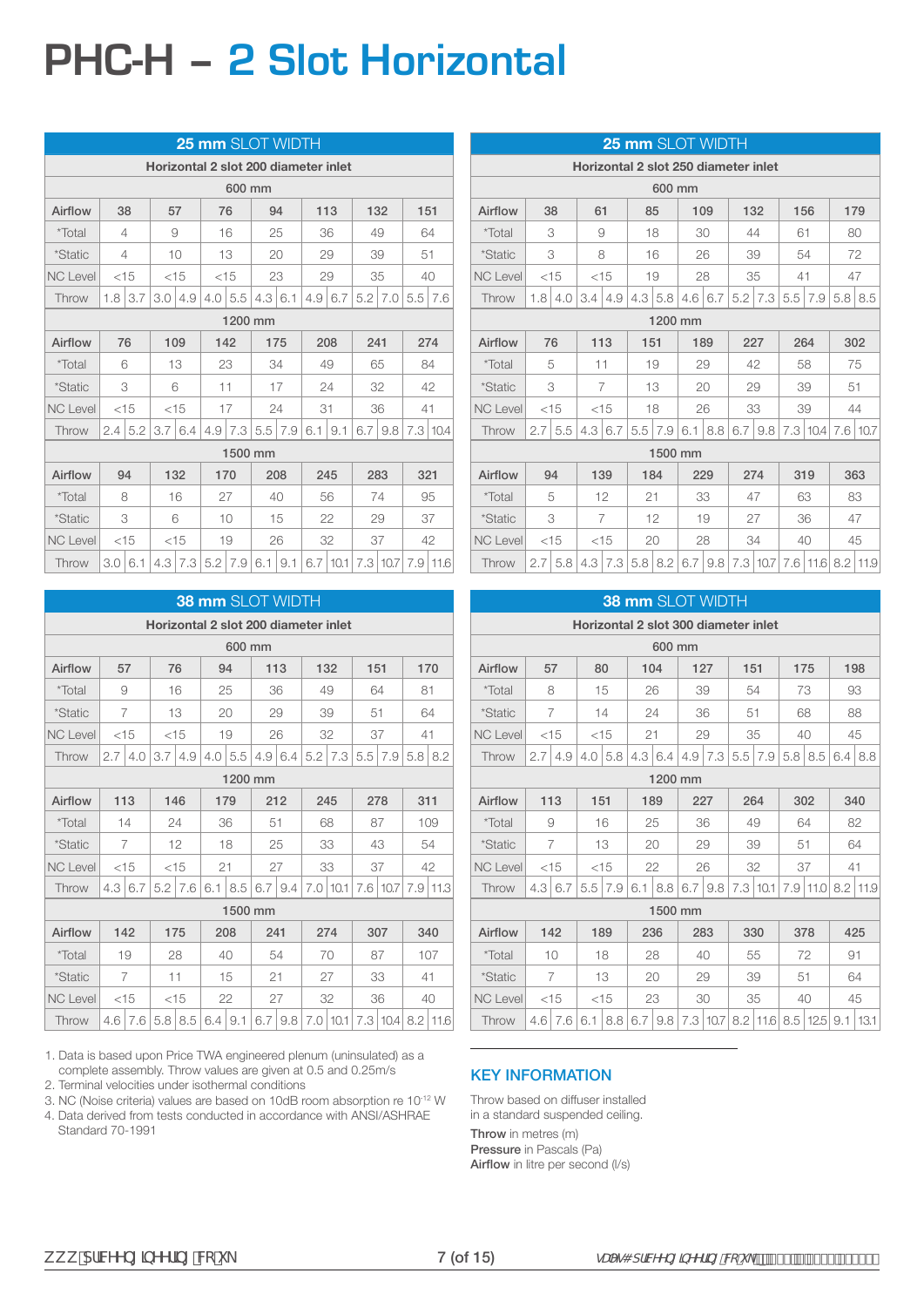# **PHC-H – 2 Slot Horizontal**

|                 |     |        |                                      |                |     | <b>51 mm SLOT WIDTH</b> |    |                   |                |                |                  |               |              |      |
|-----------------|-----|--------|--------------------------------------|----------------|-----|-------------------------|----|-------------------|----------------|----------------|------------------|---------------|--------------|------|
|                 |     |        | Horizontal 2 slot 200 diameter inlet |                |     |                         |    |                   |                |                |                  |               |              |      |
|                 |     |        |                                      |                |     | 600 mm                  |    |                   |                |                |                  |               |              |      |
| Airflow         | 57  |        | 78                                   |                |     | 99                      |    | 120               |                | 142            |                  | 163           | 184          |      |
| <i>*</i> Total  | 6   |        | 11                                   |                |     | 17                      | 25 |                   |                | 35             |                  | 46            | 59           |      |
| <i>*Static</i>  | 4   |        |                                      | $\overline{7}$ |     | 12                      |    | 17                |                | 24             | 31               |               | 40           |      |
| <b>NC Level</b> |     | $<$ 15 | $<$ 15                               |                |     | 16                      | 24 |                   |                | 29             |                  | 34            | 38           |      |
| Throw           | 2.4 | 4.3    | 3.4                                  | 4.9            | 3.7 | 5.8                     |    | $4.3 \mid 6.4$    |                | $4.9 \mid 7.0$ |                  | $5.2$   $7.3$ | 5.5          | 17.6 |
|                 |     |        |                                      |                |     | 1200 mm                 |    |                   |                |                |                  |               |              |      |
| Airflow         | 113 |        | 142                                  |                |     | 170                     |    | 198               |                | 227            |                  | 255           |              | 283  |
| *Total          |     | 13     | 20                                   |                |     | 28                      |    | 39                | 51             |                |                  | 64            |              | 79   |
| *Static         |     | 5      |                                      | 8              |     | 12                      |    | 16                | 21             |                |                  | 27            | 33           |      |
| <b>NC Level</b> |     | $<$ 15 |                                      | 17             |     | 23                      |    | 29                | 34             |                |                  | 39            | 43           |      |
| Throw           | 3.4 | 6.1    |                                      | 4.3 7.0        |     | $4.9$ 7.3               |    | $5.8$ 7.9         | 6.1            | 8.8            | 6.719.1          |               | 7.019.8      |      |
|                 |     |        |                                      |                |     | 1500 mm                 |    |                   |                |                |                  |               |              |      |
| Airflow         | 123 |        | 153                                  |                |     | 184                     |    | 215               |                | 245            |                  | 276           |              | 307  |
| <i>*Total</i>   |     | 13     |                                      | 20             |     | 29                      |    | 40                |                | 52             |                  | 66            | 82           |      |
| <i>*Static</i>  |     | 4      |                                      | $\overline{7}$ |     | 10                      |    | 14                |                | 18             |                  | 23            |              | 28   |
| <b>NC Level</b> |     | $<$ 15 |                                      | 16             |     | 22                      |    | 29                |                | 34             |                  | 38            |              | 42   |
| Throw           | 3.4 | 6.4    |                                      | $4.3 \mid 7.0$ |     | $4.9$ 7.6               |    | $5.5 \,   \, 8.5$ | $6.4 \mid 9.1$ |                | 6.7 <sub>1</sub> | 9.8           | $7.0$   10.1 |      |

|                 |     |        |     |                |     |        | <b>63 mm SLOT WIDTH</b>                        |     |     |     |     |                           |     |     |
|-----------------|-----|--------|-----|----------------|-----|--------|------------------------------------------------|-----|-----|-----|-----|---------------------------|-----|-----|
|                 |     |        |     |                |     |        | Horizontal 2 slot 250 diameter inlet           |     |     |     |     |                           |     |     |
|                 |     |        |     |                |     | 600 mm |                                                |     |     |     |     |                           |     |     |
| Airflow         | 38  |        |     | 76             | 113 |        | 151                                            |     | 189 |     |     | 227                       |     | 264 |
| <i>*</i> Total  | 1   |        |     | 5              | 11  |        |                                                | 19  | 30  |     | 43  |                           |     | 59  |
| *Static         | 1   |        |     | 3              | 8   |        |                                                | 14  |     | 22  | 31  |                           |     | 43  |
| <b>NC Level</b> |     | $<$ 15 |     | $<$ 15         |     | $<$ 15 |                                                | 18  |     | 27  | 35  |                           |     | 41  |
| Throw           | 1.2 | 3.0    | 3.0 | 4.9            |     | 6.1    | 4.9                                            | 7.0 | 5.5 | 7.9 | 6.1 | 8.8                       | 6.7 | 9.4 |
|                 |     |        |     | 4.3<br>1200 mm |     |        |                                                |     |     |     |     |                           |     |     |
| Airflow         | 76  |        |     | 132            | 189 |        | 245                                            |     |     | 302 | 359 |                           |     | 415 |
| *Total          |     | 3      |     | 8              |     | 17     |                                                | 29  | 44  |     |     | 62                        |     | 83  |
| <i>*Static</i>  | 1   |        |     | 4              | 9   |        |                                                | 15  |     | 23  |     | 32                        |     | 43  |
| <b>NC Level</b> |     | $<$ 15 |     | $<$ 15         |     | $<$ 15 |                                                | 22  | 31  |     | 38  |                           |     | 44  |
| Throw           | 1.5 | 4.3    | 3.7 | 6.7            | 5.2 | 7.9    | $6.4 \mid 9.1$                                 |     | 7.0 | 9.8 |     | 7.6 11.0 8.2 11.9         |     |     |
|                 |     |        |     |                |     |        | 1500 mm                                        |     |     |     |     |                           |     |     |
| Airflow         |     | 94     |     | 158            | 222 |        | 285                                            |     |     | 349 | 413 |                           |     | 477 |
| *Total          |     | 3      |     | 10             |     | 20     |                                                | 32  |     | 48  | 67  |                           |     | 90  |
| <i>*Static</i>  | 1   |        |     | 4              |     | 8      |                                                | 13  |     | 20  |     | 27                        |     | 36  |
| <b>NC Level</b> |     | $<$ 15 |     | $<$ 15         |     | $<$ 15 |                                                | 23  | 31  |     |     | 38                        |     | 44  |
| Throw           | 1.5 | 4.6    |     | $4.0$ 7.0      |     |        | $5.5$   $8.5$   $7.0$   $9.8$   $7.6$   $10.7$ |     |     |     |     | $8.2$   11.6   8.8   12.5 |     |     |

1. Data is based upon Price TWA engineered plenum (uninsulated) as a complete assembly. Throw values are given at 0.5 and 0.25m/s

2. Terminal velocities under isothermal conditions

3. NC (Noise criteria) values are based on 10dB room absorption re 10-12 W

4. Data derived from tests conducted in accordance with ANSI/ASHRAE Standard 70-1991

|                       |                  |                |     |        |           |         | <b>51 mm SLOT WIDTH</b>   |                   |                                      |     |            |                            |     |     |  |  |
|-----------------------|------------------|----------------|-----|--------|-----------|---------|---------------------------|-------------------|--------------------------------------|-----|------------|----------------------------|-----|-----|--|--|
|                       |                  |                |     |        |           |         |                           |                   | Horizontal 2 slot 300 diameter inlet |     |            |                            |     |     |  |  |
|                       |                  |                |     |        |           | 600 mm  |                           |                   |                                      |     |            |                            |     |     |  |  |
| Airflow               | 57               |                | 92  |        |           | 127     | 163                       |                   | 198                                  |     |            | 234                        |     | 269 |  |  |
| <i>*Total</i>         |                  | $\overline{2}$ | 6   |        | 11        |         |                           | 19                | 28                                   |     |            | 38                         | 51  |     |  |  |
| *Static               |                  | $\overline{2}$ | 5   |        |           | 10      |                           | 16                | 23                                   |     |            | 32                         |     | 43  |  |  |
| <b>NC Level</b>       |                  | $<$ 15         |     | $<$ 15 |           | $<$ 15  |                           | 22                | 28                                   |     |            | 35                         |     | 41  |  |  |
| Throw                 | 2.4              | 4.3            | 4.0 | 5.5    |           | 4.6 6.7 |                           | $5.2$ 7.3         | 5.8                                  | 7.9 | 6.1        | 8.8                        | 6.4 | 9.4 |  |  |
|                       |                  |                |     |        |           |         | 1200 mm                   |                   |                                      |     |            |                            |     |     |  |  |
| Airflow               | 113              |                | 156 |        |           | 198     | 241                       |                   | 283                                  |     | 326<br>368 |                            |     |     |  |  |
| <i>*</i> Total        |                  | 5              |     | 9      |           | 15      |                           | 22                | 30                                   |     |            | 40                         |     | 51  |  |  |
| <i><b>*Static</b></i> |                  | 3              | 6   |        |           | 10      |                           | 15                | 21                                   |     |            | 28                         |     | 36  |  |  |
| <b>NC Level</b>       |                  | $<$ 15         |     | $<$ 15 |           | 17      | 24                        |                   | 30                                   |     |            | 35                         | 41  |     |  |  |
| Throw                 | 3.4              | 6.1            | 4.6 | 7.0    | $5.8$ 7.9 |         |                           | $6.4 \,   \, 8.8$ | 7.0                                  | 9.8 |            | 7.3 10.4 7.6 11.0          |     |     |  |  |
|                       |                  |                |     |        |           |         | 1500 mm                   |                   |                                      |     |            |                            |     |     |  |  |
| Airflow               |                  | 132            |     | 179    |           | 227     |                           | 274               | 321                                  |     |            | 368                        |     | 415 |  |  |
| <i>*</i> Total        |                  | 5              |     | 10     |           | 16      |                           | 23                |                                      | 32  |            | 43                         |     | 54  |  |  |
| *Static               |                  | 3              |     | 6      |           | 10      |                           | 15                | 21                                   |     |            | 27                         |     | 35  |  |  |
| <b>NC Level</b>       |                  | $<$ 15         |     | $<$ 15 |           | 18      |                           | 25                | 31                                   |     |            | 36                         |     | 41  |  |  |
| Throw                 | 3.7 <sub>1</sub> | 6.7            |     |        |           |         | $4.6$ 7.6 6.1 8.8 6.7 9.8 |                   |                                      |     |            | 7.3 10.4 7.6 11.0 8.2 11.9 |     |     |  |  |

|                 |                              |                |                |     |                |             |     | 63 mm SLOT WIDTH  |                                      |                 |     |                           |         |      |
|-----------------|------------------------------|----------------|----------------|-----|----------------|-------------|-----|-------------------|--------------------------------------|-----------------|-----|---------------------------|---------|------|
|                 |                              |                |                |     |                |             |     |                   | Horizontal 2 slot 300 diameter inlet |                 |     |                           |         |      |
|                 |                              |                |                |     |                | 600 mm      |     |                   |                                      |                 |     |                           |         |      |
| Airflow         |                              | 38             | 80             |     | 123            |             |     | 165               | 208                                  |                 |     | 250                       |         | 293  |
| *Total          |                              | 1              | 4              |     | 8              |             |     | 15                | 24                                   |                 |     | 35                        |         | 48   |
| <i>*Static</i>  |                              | $\bigcirc$     | 3              |     | $\overline{7}$ |             |     | 12                | 19                                   |                 |     | 28                        |         | 38   |
| <b>NC Level</b> |                              | < 15           | $<$ 15         |     |                | $<$ 15      |     | 17                | 27                                   |                 |     | 34                        | 41      |      |
| Throw           | 1.2                          | 3.0            | 3.0            | 5.2 |                |             |     |                   |                                      | $5.8$ 8.2       | 6.4 | 9.4                       | 7.019.8 |      |
|                 | $4.3$ 6.4 5.2 7.3<br>1200 mm |                |                |     |                |             |     |                   |                                      |                 |     |                           |         |      |
| Airflow         |                              | 76             | 139            |     | 203            |             | 281 |                   | 330                                  |                 |     | 394                       |         | 458  |
| *Total          |                              | $\overline{2}$ |                | 6   |                | 13          |     | 22                | 34                                   |                 |     | 48                        |         | 64   |
| *Static         |                              | 1              | $\overline{4}$ |     |                | 8           |     | 14                | 21                                   |                 |     | 30                        | 41      |      |
| <b>NC Level</b> |                              | < 15           | $<$ 15         |     |                | $<$ 15      | 21  |                   | 29                                   |                 |     | 37                        |         | 43   |
| Throw           | 1.5                          | 4.3            | 4.0            | 7.0 |                | $5.8$   8.2 |     | $6.7 \,   \, 9.4$ |                                      | $7.3 \mid 10.4$ |     | $7.9$   11.6              | 8.8     | 12.5 |
|                 |                              |                |                |     |                | 1500 mm     |     |                   |                                      |                 |     |                           |         |      |
| Airflow         |                              | 94             |                | 165 |                | 236         |     | 307               | 378                                  |                 |     | 448                       |         | 519  |
| <i>*</i> Total  |                              | 2              |                | 7   |                | 15          |     | 25                | 37                                   |                 |     | 53                        |         | 70   |
| *Static         |                              | 1              | $\overline{A}$ |     |                | 8           |     | 14                | 21                                   |                 |     | 30                        |         | 40   |
| <b>NC Level</b> |                              | $<$ 15         | < 15           |     |                | < 15        | 21  |                   | 29                                   |                 |     | 37                        |         | 43   |
| Throw           | 1.5                          | 4.6            | 4.3            | 7.3 |                | $5.8$   8.8 |     | $7.0$   10.1      |                                      |                 |     | 7.9 11.3 8.5 122 9.4 13.1 |         |      |

#### KEY INFORMATION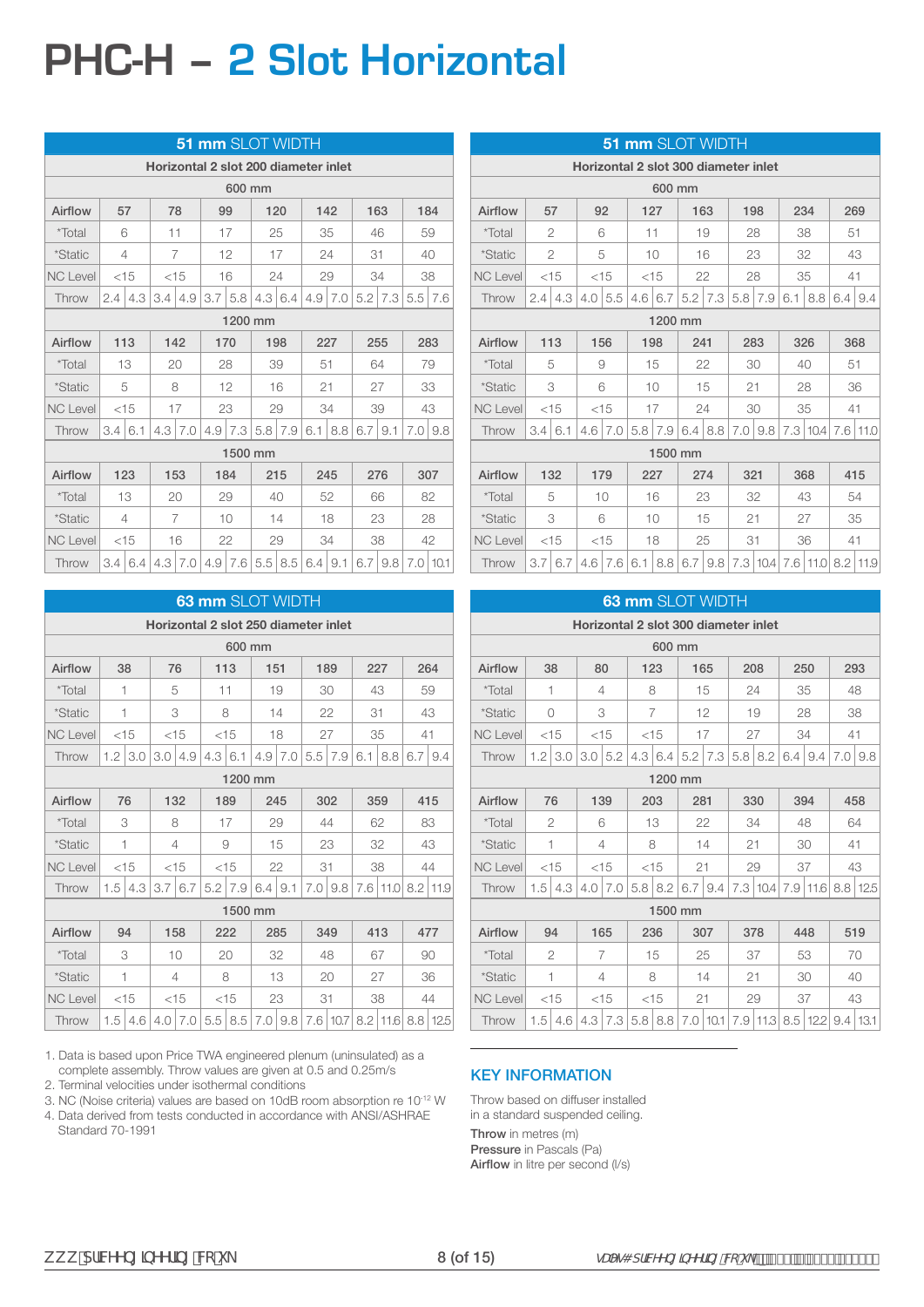# **PHC-H – 2 Slot Horizontal**

|                 |                  |                           |                                      |                |                  | <b>76 mm SLOT WIDTH</b> |     |           |     |              |                  |               |     |                 |
|-----------------|------------------|---------------------------|--------------------------------------|----------------|------------------|-------------------------|-----|-----------|-----|--------------|------------------|---------------|-----|-----------------|
|                 |                  |                           | Horizontal 2 slot 250 diameter inlet |                |                  |                         |     |           |     |              |                  |               |     |                 |
|                 |                  |                           |                                      |                |                  | 600 mm                  |     |           |     |              |                  |               |     |                 |
| Airflow         | 38               |                           | 85                                   |                |                  | 132                     |     | 179       |     | 227          |                  | 274           | 321 |                 |
| *Total          | 1                |                           | 5                                    |                |                  | 13                      |     | 24        |     | 38           |                  | 56            |     | 77              |
| <i>*Static</i>  | 1                |                           |                                      | 4              |                  | 9                       |     | 17        |     | 26           |                  | 39            |     | 53              |
| <b>NC Level</b> | $<$ 15           |                           |                                      | $<$ 15         |                  | $<$ 15                  |     | 17        |     | 28           |                  | 36            |     | 43              |
| Throw           | 0.9 <sup>°</sup> | 2.7                       |                                      |                | 4.6 <sub>1</sub> | 6.7                     | 5.5 | 7.6       | 6.1 | 8.8          | 6.7 <sub>1</sub> | 9.8           |     | $7.3 \mid 10.4$ |
|                 |                  | $3.0 \mid 5.2$<br>1200 mm |                                      |                |                  |                         |     |           |     |              |                  |               |     |                 |
| Airflow         | 71               |                           |                                      | 142            |                  | 212                     |     | 283       |     | 354          |                  | 425           |     | 495             |
| <i>*Total</i>   | $\mathfrak{D}$   |                           | 9                                    |                |                  | 20                      |     | 35        |     | 55           | 80               |               |     | 108             |
| *Static         | 1                |                           |                                      | 4              |                  | 9                       |     | 17        |     | 26           |                  | 37            | 51  |                 |
| <b>NC Level</b> |                  | $<$ 15                    |                                      | $<$ 15         |                  | $<$ 15                  |     | 19        |     | 29           |                  | 38            |     | 45              |
| Throw           |                  | $1.2$   3.7               |                                      | $3.7 \mid 7.0$ |                  | 5.5 8.5                 |     | $7.0$ 9.8 |     | 7.6 10.7     |                  | $8.5$ 11.9    | 9.1 | 12.8            |
|                 |                  |                           |                                      |                |                  | 1500 mm                 |     |           |     |              |                  |               |     |                 |
| Airflow         |                  | 85                        | 165                                  |                |                  | 245                     |     | 326       |     | 406          |                  | 486           |     | 566             |
| *Total          | 3                |                           |                                      | 10             |                  | 23                      |     | 40        |     | 62           |                  | 89            | 121 |                 |
| <i>*Static</i>  | 1                |                           |                                      | 4              |                  | 9                       |     | 15        |     | 24           |                  | 34            |     | 46              |
| <b>NC Level</b> |                  | $<$ 15                    |                                      | $<$ 15         |                  | 16                      |     | 19        |     | 29           |                  | 38            |     | 45              |
| Throw           | 1.2              | 4.0                       | 4.0                                  | 7.3            |                  | $5.8$   9.1             |     | 7.3 10.4  |     | $8.2$   11.6 |                  | $9.1 \, 12.5$ |     | $9.8$   13.7    |

1. Data is based upon Price TWA engineered plenum (uninsulated) as a complete assembly. Throw values are given at 0.5 and 0.25m/s

2. Terminal velocities under isothermal conditions

3. NC (Noise criteria) values are based on 10dB room absorption re 10-12 W 4. Data derived from tests conducted in accordance with ANSI/ASHRAE Standard 70-1991

|                 |              |                |                           |        |     |        | <b>76 mm</b> SLOT WIDTH |              |     |                                      |     |                   |     |          |
|-----------------|--------------|----------------|---------------------------|--------|-----|--------|-------------------------|--------------|-----|--------------------------------------|-----|-------------------|-----|----------|
|                 |              |                |                           |        |     |        |                         |              |     | Horizontal 2 slot 300 diameter inlet |     |                   |     |          |
|                 |              |                |                           |        |     | 600 mm |                         |              |     |                                      |     |                   |     |          |
| Airflow         | 38           |                |                           | 85     |     | 132    | 179                     |              |     | 227                                  |     | 274               | 321 |          |
| *Total          | 1            |                |                           | 4      |     | 10     |                         | 19           | 31  |                                      |     | 45                |     | 62       |
| <i>*Static</i>  | 1            |                |                           | 3      |     | 8      |                         | 16           |     | 25                                   |     | 36                |     | 50       |
| <b>NC Level</b> | $<$ 15       |                |                           | $<$ 15 |     | $<$ 15 |                         | 15           |     | 23                                   |     | 32                |     | 39       |
| Throw           | 0.9          | 2.7            | 3.0                       | 5.2    | 4.6 | 6.7    |                         |              | 6.1 | 8.8                                  | 6.7 | 9.8               |     | 7.3 10.4 |
|                 |              |                | $5.5 \mid 7.6$<br>1200 mm |        |     |        |                         |              |     |                                      |     |                   |     |          |
| Airflow         | 71           |                |                           | 146    |     | 222    | 297                     |              |     | 373                                  |     | 448               |     | 524      |
| <i>*</i> Total  | 1            |                |                           | 6      |     | 14     |                         | 25           |     | 39                                   |     | 56                |     | 77       |
| <i>*Static</i>  | $\mathbf{1}$ |                |                           | 3      |     | 8      |                         | 15           |     | 23                                   |     | 33                |     | 46       |
| <b>NC Level</b> | $<$ 15       |                |                           | $<$ 15 |     | $<$ 15 |                         | 23           |     | 29                                   |     | 35                |     | 42       |
| Throw           | 1.2          | 3.7            | 4.0                       | 7.0    | 5.8 | 8.5    |                         | $7.0$ 9.8    | 7.9 | 11.0                                 |     | 8.5 12.2 9.4 13.1 |     |          |
|                 |              |                |                           |        |     |        | 1500 mm                 |              |     |                                      |     |                   |     |          |
| Airflow         |              | 85             |                           | 170    |     | 255    |                         | 340          |     | 425                                  |     | 510               |     | 595      |
| <i>*</i> Total  |              | $\overline{2}$ |                           | 7      |     | 15     |                         | 27           |     | 42                                   |     | 61                |     | 82       |
| <i>*Static</i>  | 1            |                |                           | 3      |     | 8      |                         | 14           |     | 22                                   |     | 31                |     | 42       |
| <b>NC Level</b> | $<$ 15       |                |                           | $<$ 15 |     | 16     |                         | 24           |     | 30                                   |     | 35                |     | 42       |
| Throw           | 1.2          | 4.0            | 4.0                       | 7.3    | 5.8 | 9.1    |                         | $7.3$   10.7 |     | $8.5$   11.9   9.1                   |     | 12.8 9.8 14.0     |     |          |

#### KEY INFORMATION

Throw based on diffuser installed in a standard suspended ceiling.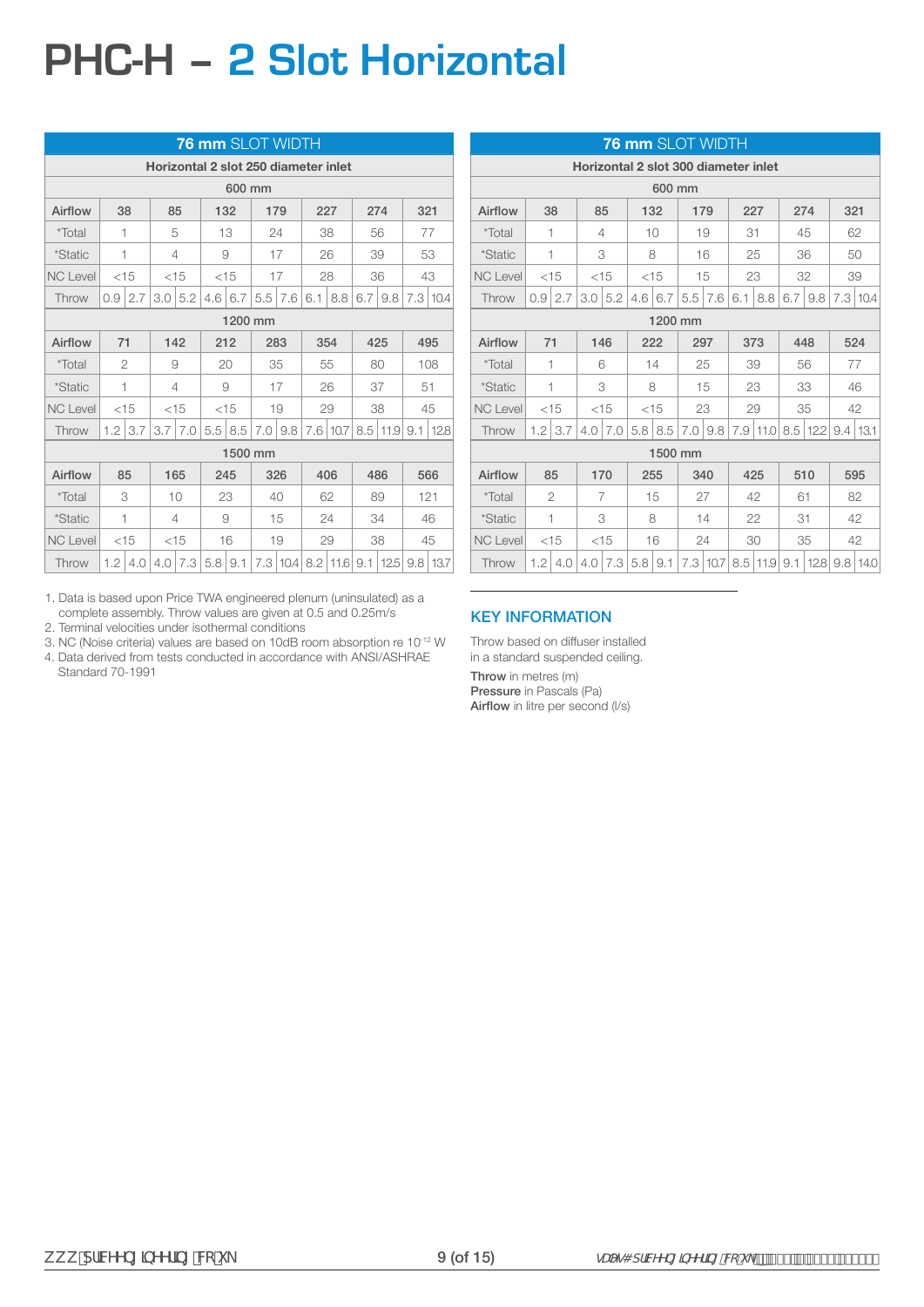# **PHC-V – 1 Slot Vertical**

|                 |                |                |    |                | 25 mm SLOT WIDTH                   |    |             |                |     |                      |                                      |     |
|-----------------|----------------|----------------|----|----------------|------------------------------------|----|-------------|----------------|-----|----------------------|--------------------------------------|-----|
|                 |                |                |    |                | Vertical 1 slot 200 diameter inlet |    |             |                |     |                      |                                      |     |
|                 |                |                |    |                | 600 mm                             |    |             |                |     |                      |                                      |     |
| Airflow         |                | 24             | 45 |                | 66                                 | 87 |             | 109            | 130 |                      | 151                                  |     |
| <i>*</i> Total  | $\overline{2}$ |                |    | 8              | 18                                 | 31 |             | 49             |     | 70                   | 94                                   |     |
| <i>*Static</i>  | $\overline{2}$ |                |    | 7              | 15                                 | 27 |             | 42             |     | 60                   | 81                                   |     |
| <b>NC Level</b> |                | $<$ 15         |    | $<$ 15         | $<$ 15                             |    | 26          | 33             |     | 39                   | 44                                   |     |
| Throw           | 0.9            | 3.0            |    | $2.7 \mid 5.8$ | $4.3$   $7.3$                      |    | $5.8$   8.5 | $6.7 \mid 9.4$ |     | $7.3 \mid 10.4 \mid$ | $7.9$   11.0                         |     |
|                 |                |                |    |                | 1200 mm                            |    |             |                |     |                      |                                      |     |
| Airflow         | 47             |                |    | 83             | 118                                |    | 153         | 189            | 224 |                      |                                      | 260 |
| <i>*Total</i>   |                | 4              |    | 14             | 28                                 |    | 47          | 72             | 101 |                      |                                      | 136 |
| *Static         | 3              |                |    | 10             | 20                                 |    | 33          | 50             | 71  |                      |                                      | 94  |
| <b>NC Level</b> | $<$ 15         |                |    | $<$ 15         | $<$ 15                             |    | 29          | 35             | 41  |                      |                                      | 46  |
| Throw           | 1.2            | 4.0            |    | $3.4 \mid 7.0$ | $5.2$   9.1                        |    | 6.4 10.4    | $7.9$   11.3   |     | $8.8$   12.5         | $9.4 \mid 13.4$                      |     |
|                 |                |                |    |                | 1500 mm                            |    |             |                |     |                      |                                      |     |
| Airflow         |                | 52             |    | 92             | 132                                |    | 172         | 212            |     | 252                  |                                      | 293 |
| *Total          |                | 5              |    | 15             | 31                                 |    | 53          | 80             |     | 113                  |                                      | 152 |
| *Static         |                | 3              |    | 10             | 20                                 |    | 34          | 52             |     | 74                   |                                      | 99  |
| <b>NC Level</b> |                | $<$ 15         |    | $<$ 15         | $<$ 15                             |    | 30          | 36             |     | 42                   |                                      | 47  |
| Throw           |                | $0.9 \mid 3.7$ |    | 3.4   6.7      | $5.2$   9.8   6.4   10.7           |    |             |                |     |                      | 7.6   11.9   9.1   12.8   9.8   13.7 |     |

|                 |                |                                             |     |                                                                              |     |                |  | <b>25 mm</b> SLOT WIDTH |     |     |     |    |                            |      |
|-----------------|----------------|---------------------------------------------|-----|------------------------------------------------------------------------------|-----|----------------|--|-------------------------|-----|-----|-----|----|----------------------------|------|
|                 |                |                                             |     | Vertical 1 slot 300 diameter inlet                                           |     |                |  |                         |     |     |     |    |                            |      |
|                 |                |                                             |     |                                                                              |     | 600 mm         |  |                         |     |     |     |    |                            |      |
| Airflow         | 24             |                                             |     | 45                                                                           |     | 66             |  | 87                      |     | 109 | 130 |    | 151                        |      |
| <i>*</i> Total  | 1              |                                             |     | 4                                                                            |     | 9              |  | 16                      |     | 25  |     | 35 |                            | 48   |
| <i>*Static</i>  | 1              |                                             |     | 4                                                                            |     | 9              |  | 15                      |     | 23  |     | 33 |                            | 45   |
| <b>NC Level</b> | $<$ 15         |                                             |     | $<$ 15                                                                       |     | $<$ 15         |  | 20                      |     | 27  | 32  |    |                            | 37   |
| Throw           | 0.9            | 3.0                                         | 2.7 | 5.8                                                                          | 4.3 | 7.3            |  |                         | 6.7 | 9.4 |     |    | 7.9                        | 11.0 |
|                 |                | $7.3 \mid 10.4$<br>$5.8$   8.5  <br>1200 mm |     |                                                                              |     |                |  |                         |     |     |     |    |                            |      |
| Airflow         | 47             |                                             |     | 90                                                                           |     | 132            |  | 175                     |     | 217 | 260 |    |                            | 302  |
| <i>*Total</i>   |                | 2                                           |     | 8                                                                            |     | 17             |  | 30                      |     | 46  | 65  |    |                            | 89   |
| *Static         |                | $\overline{2}$                              |     | $\overline{7}$                                                               |     | 15             |  | 26                      |     | 40  |     | 58 |                            | 78   |
| <b>NC Level</b> |                | $<$ 15                                      |     | $<$ 15                                                                       |     | $<$ 15         |  | 26                      |     | 33  | 38  |    |                            | 43   |
| Throw           | 1.2            | 4.0                                         | 3.7 | 7.3                                                                          |     | $5.5 \mid 9.4$ |  | 7.3 11.0 8.8 12.5       |     |     |     |    | $9.4$   13.4   10.1   14.3 |      |
|                 |                |                                             |     |                                                                              |     | 1500 mm        |  |                         |     |     |     |    |                            |      |
| Airflow         |                | 52                                          |     | 104                                                                          |     | 156            |  | 208                     |     | 260 | 311 |    |                            | 363  |
| *Total          |                | $\overline{2}$                              |     | 4                                                                            |     | 9              |  | 15                      |     | 23  |     | 33 |                            | 45   |
| <i>*Static</i>  | $\overline{1}$ |                                             |     | 6                                                                            |     | 14             |  | 25                      |     | 39  |     | 56 |                            | 76   |
| <b>NC Level</b> |                | $<$ 15                                      |     | $<$ 15                                                                       |     | $<$ 15         |  | 24                      |     | 31  |     | 37 |                            | 42   |
| Throw           | 0.9            | 3.7                                         |     | 3.7   7.6   5.8   10.1   7.6   11.9   9.4   13.1   10.1   14.3   11.0   15.5 |     |                |  |                         |     |     |     |    |                            |      |

1. Data is based upon Price TWA engineered plenum (uninsulated) as a complete assembly. Throw values are given at 0.5 and 0.25m/s

2. Terminal velocities under isothermal conditions

3. NC (Noise criteria) values are based on 10dB room absorption re 10-12 W

4. Data derived from tests conducted in accordance with ANSI/ASHRAE Standard 70-1991

|                 |               |                |     |                                                                            |    |             | <b>25 mm SLOT WIDTH</b><br>Vertical 1 slot 250 diameter inlet<br>87<br>22<br>20<br>23<br>$5.8$ 8.5<br>160<br>32<br>26<br>24<br>$6.7$   10.4   8.5   11.9   9.1   12.8   9.8   13.7 |     |     |     |                          |  |     |
|-----------------|---------------|----------------|-----|----------------------------------------------------------------------------|----|-------------|------------------------------------------------------------------------------------------------------------------------------------------------------------------------------------|-----|-----|-----|--------------------------|--|-----|
|                 |               |                |     |                                                                            |    |             |                                                                                                                                                                                    |     |     |     |                          |  |     |
|                 |               |                |     |                                                                            |    | 600 mm      |                                                                                                                                                                                    |     |     |     |                          |  |     |
| Airflow         |               | 24             |     | 45                                                                         |    | 66          |                                                                                                                                                                                    |     |     | 109 | 130                      |  | 151 |
| <i>*Total</i>   |               | 1              |     | 5                                                                          |    | 12          |                                                                                                                                                                                    |     |     | 33  | 48                       |  | 64  |
| *Static         |               | 1              |     | 5                                                                          | 11 |             |                                                                                                                                                                                    |     |     | 30  | 43                       |  | 59  |
| <b>NC Level</b> |               | $<$ 15         |     | $<$ 15                                                                     |    | $<$ 15      |                                                                                                                                                                                    |     |     | 30  | 35                       |  | 40  |
| Throw           | 0.9           | 3.0            | 2.7 | 5.8                                                                        |    | $4.3$ 7.3   |                                                                                                                                                                                    |     | 6.7 | 9.4 |                          |  |     |
|                 |               |                |     |                                                                            |    |             | 1200 mm                                                                                                                                                                            |     |     |     | 7.3 10.4 7.9 11.0<br>236 |  |     |
| Airflow         |               | 47             |     | 85                                                                         |    | 123         |                                                                                                                                                                                    |     |     | 198 |                          |  | 274 |
| <i>*</i> Total  |               | 3              |     | 9                                                                          |    | 19          |                                                                                                                                                                                    |     |     | 49  | 69                       |  | 93  |
| <i>*Static</i>  |               | $\overline{2}$ |     | 7                                                                          |    | 15          |                                                                                                                                                                                    |     |     | 39  | 52                       |  | 74  |
| <b>NC Level</b> |               | $<$ 15         |     | $<$ 15                                                                     |    | $<$ 15      |                                                                                                                                                                                    |     | 31  |     | 37                       |  | 42  |
| Throw           | $1.2^{\circ}$ | 4.0            | 3.7 | 7.0                                                                        |    | $5.2$   9.1 |                                                                                                                                                                                    |     |     |     |                          |  |     |
|                 |               |                |     |                                                                            |    |             | 1500 mm                                                                                                                                                                            |     |     |     |                          |  |     |
| Airflow         |               | 52             |     | 99                                                                         |    | 146         |                                                                                                                                                                                    | 193 | 241 |     | 288                      |  | 335 |
| *Total          |               | 3              |     | 10                                                                         |    | 22          |                                                                                                                                                                                    | 38  |     | 58  | 84                       |  | 113 |
| <i>*Static</i>  |               | $\overline{2}$ |     | $\overline{7}$                                                             |    | 16          |                                                                                                                                                                                    | 28  |     | 44  | 63                       |  | 85  |
| <b>NC Level</b> |               | $<$ 15         |     | $<$ 15                                                                     |    | $<$ 15      |                                                                                                                                                                                    | 26  |     | 33  | 39                       |  | 44  |
| Throw           | 0.9           | 3.7            |     | 3.7   7.3   5.5   9.8   7.0   11.3   8.8   12.5   9.8   13.7   10.4   14.6 |    |             |                                                                                                                                                                                    |     |     |     |                          |  |     |

|                 |     |                |     |                |        |             | <b>38 mm SLOT WIDTH</b>                      |     |     |                   |      |
|-----------------|-----|----------------|-----|----------------|--------|-------------|----------------------------------------------|-----|-----|-------------------|------|
|                 |     |                |     |                |        |             | Vertical 1 slot 200 diameter inlet           |     |     |                   |      |
|                 |     |                |     |                |        | 600 mm      |                                              |     |     |                   |      |
| Airflow         |     | 28             |     | 52             | 76     |             | 99                                           | 123 |     | 146               | 170  |
| *Total          |     | $\overline{2}$ |     | 7              | 15     |             | 26                                           | 39  |     | 56                | 76   |
| *Static         |     | $\mathbf{1}$   |     | 5              | 11     |             | 20                                           | 30  |     | 43                | 58   |
| <b>NC Level</b> |     | $<$ 15         |     | $<$ 15         | $<$ 15 |             | 20                                           | 27  |     | 33                | 38   |
| Throw           |     | $0.6 \mid 2.7$ | 2.7 | $5.5^{\circ}$  |        |             | $3.7$   7.3   5.2   8.8                      | 6.1 | 9.8 | 7.3 10.4 7.9 11.3 |      |
|                 |     |                |     |                |        | 1200 mm     |                                              |     |     |                   |      |
| Airflow         |     | 57             |     | 94             |        | 132         | 170                                          | 208 |     | 245               | 283  |
| *Total          |     | 5              |     | 14             | 28     |             | 46                                           | 68  |     | 95                | 127  |
| *Static         |     | 3              |     | 9              |        | 17          | 28                                           | 42  |     | 59                | 78   |
| <b>NC Level</b> |     | $<$ 15         |     | < 15           |        | $<$ 15      | 27                                           | 33  |     | 39                | 43   |
| Throw           | 0.9 | 3.7            | 2.7 | 6.4            |        |             | $4.3$   8.8   5.8   10.4   7.0   11.3        |     |     | 7.9 12.5 9.4 13.4 |      |
|                 |     |                |     |                |        | 1500 mm     |                                              |     |     |                   |      |
| Airflow         |     | 66             |     | 104            |        | 142         | 179                                          |     | 217 | 255               | 293  |
| <i>*</i> Total  |     | 6              |     | 15             |        | 29          | 46                                           |     | 67  | 93                | 123  |
| <i>*Static</i>  |     | 4              |     | 9              |        | 16          | 27                                           |     | 39  | 53                | 71   |
| <b>NC Level</b> |     | $<$ 15         |     | < 15           |        | < 15        | 26                                           |     | 32  | 38                | 42   |
| Throw           | 0.9 | 3.7            |     | $2.4 \mid 6.1$ |        | $4.0$   8.5 | $5.5$   10.4   6.4   11.3   7.3   12.5   8.8 |     |     |                   | 13.1 |

#### KEY INFORMATION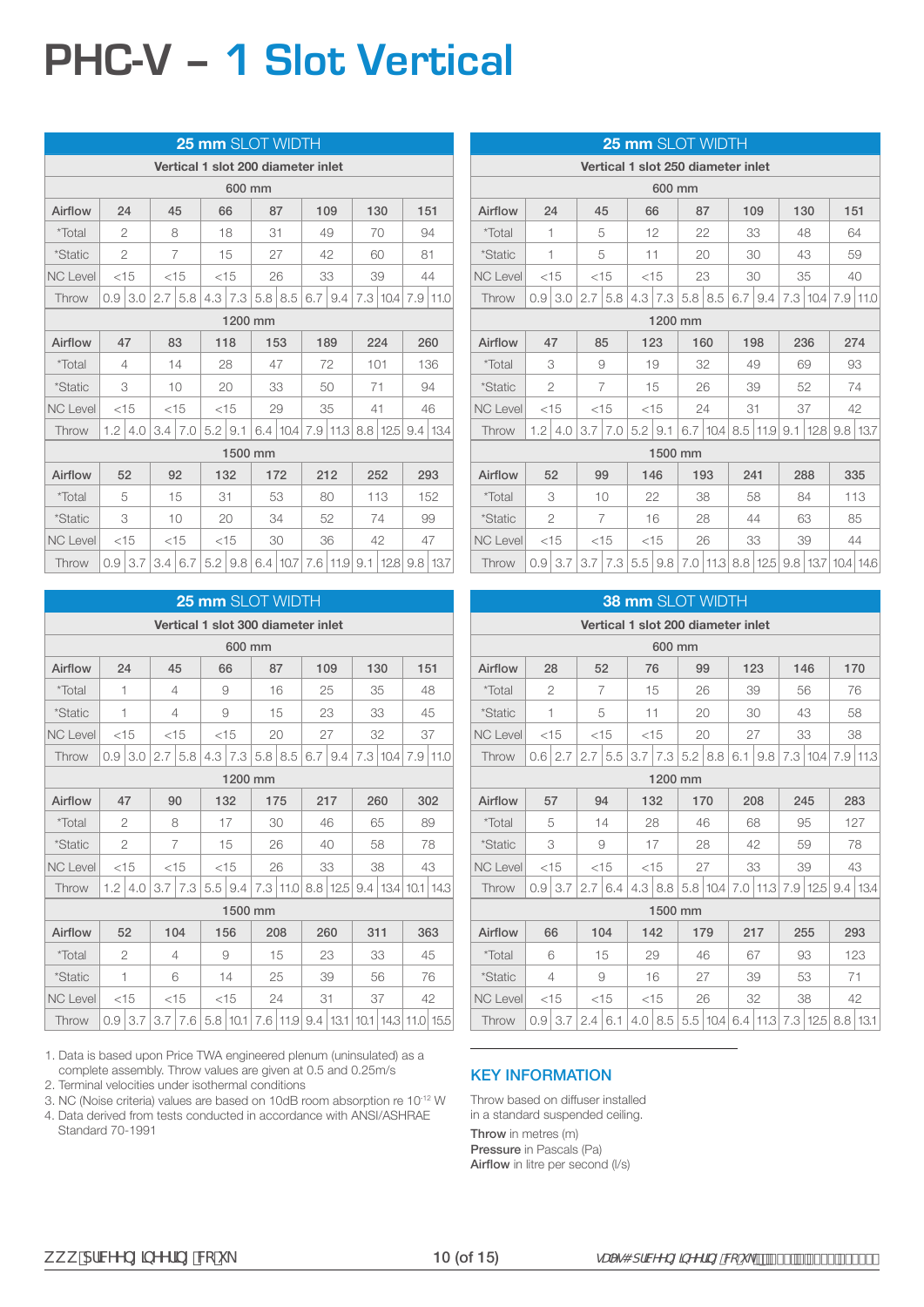## **PHC-V – 1 Slot Vertical**

|                 |   |                |           |                | <b>38 mm SLOT WIDTH</b>            |     |                   |     |          |     |              |                                                                  |      |
|-----------------|---|----------------|-----------|----------------|------------------------------------|-----|-------------------|-----|----------|-----|--------------|------------------------------------------------------------------|------|
|                 |   |                |           |                | Vertical 1 slot 250 diameter inlet |     |                   |     |          |     |              |                                                                  |      |
|                 |   |                |           |                | 600 mm                             |     |                   |     |          |     |              |                                                                  |      |
| Airflow         |   | 28             |           | 59             | 90                                 | 120 |                   | 151 |          | 182 |              | 212                                                              |      |
| <i>*</i> Total  |   | 1              |           | 6              | 14                                 |     | 26                | 40  |          |     | 6            | 80                                                               |      |
| <i>*Static</i>  | 1 |                |           | 5              | 12                                 |     | 22                | 34  |          | 50  |              | 68                                                               |      |
| <b>NC Level</b> |   | $<$ 15         |           | $<$ 15         | $<$ 15                             |     | 23                | 30  |          | 36  |              | 41                                                               |      |
| Throw           |   | $0.6 \mid 2.7$ | 3.0   6.1 |                | $4.3$   $7.9$                      |     | $6.1 \,   \, 9.4$ |     | 7.3 10.7 |     | $8.5$   11.9 | 9.1                                                              | 11.9 |
|                 |   |                |           |                | 1200 mm                            |     |                   |     |          |     |              |                                                                  |      |
| Airflow         |   | 57             |           | 113            | 170                                |     | 227               | 283 |          | 340 |              | 396                                                              |      |
| <i>*Total</i>   |   | 3              | 11        |                | 25                                 |     | 45                | 70  |          | 101 |              |                                                                  | 129  |
| *Static         |   | $\overline{2}$ |           | 8              | 18                                 |     | 32                |     | 50       | 72  |              |                                                                  | 98   |
| <b>NC Level</b> |   | $<$ 15         |           | $<$ 15         | $<$ 15                             |     | 28                |     | 35       | 41  |              |                                                                  | 46   |
| Throw           |   | $0.9$ 3.7      |           | $3.7 \mid 7.3$ |                                    |     |                   |     |          |     |              | 5.8   10.4   7.3   12.2   9.4   13.4   10.4   14.6   11.0   15.8 |      |
|                 |   |                |           |                | 1500 mm                            |     |                   |     |          |     |              |                                                                  |      |
| Airflow         |   | 66             |           | 132            | 198                                |     | 264               | 330 |          | 396 |              |                                                                  | 462  |
| *Total          |   | 3              |           | 13             | 30                                 |     | 53                | 83  |          |     | 120          |                                                                  | 163  |
| *Static         |   | $\overline{2}$ |           | 9              | 20                                 |     | 36                |     | 56       | 81  |              |                                                                  | 110  |
| <b>NC Level</b> |   | $<$ 15         |           | $<$ 15         | $<$ 15                             |     | 30                |     | 37       | 43  |              |                                                                  | 48   |
| Throw           |   | $0.9$ 3.7      |           |                |                                    |     |                   |     |          |     |              | 3.7 7.6 5.8 10.7 7.6 12.5 9.8 14.0 10.7 15.5 11.9 16.5           |      |

|                 |                |        |     |        |        |        | <b>51 mm SLOT WIDTH</b>           |                |     |     |     |      |                 |      |
|-----------------|----------------|--------|-----|--------|--------|--------|-----------------------------------|----------------|-----|-----|-----|------|-----------------|------|
|                 |                |        |     |        |        |        | Vertical 1 slot 200 diagram inlet |                |     |     |     |      |                 |      |
|                 |                |        |     |        |        | 600 mm |                                   |                |     |     |     |      |                 |      |
| Airflow         | 33             |        | 66  |        | 99     |        | 132                               |                |     | 165 |     | 198  | 231             |      |
| <i>*</i> Total  | $\overline{2}$ |        |     | 9      | 20     |        | 36                                |                |     | 57  | 81  |      | 111             |      |
| *Static         | 1              |        |     | 6      |        | 14     | 26                                |                |     | 40  | 58  |      |                 | 78   |
| <b>NC Level</b> |                | $<$ 15 |     | $<$ 15 |        | $<$ 15 | 24                                |                |     | 32  |     | 38   |                 | 42   |
| Throw           | 0.6            | 2.1    | 2.1 | 4.3    | 3.4    | 6.4    | 4.3                               | 7.6            | 5.5 | 8.2 | 6.4 | 9.1  | 7.0             | 9.8  |
|                 |                |        |     |        |        |        | 1200 mm                           |                |     |     |     |      |                 |      |
| Airflow         | 66             |        |     | 104    | 142    |        | 179                               |                |     | 217 |     | 255  |                 | 293  |
| <i>*Total</i>   | 6              |        |     | 15     |        | 28     | 44                                |                |     | 65  | 89  |      |                 | 118  |
| *Static         |                | 3      |     | 8      |        | 15     |                                   | 24             |     | 36  |     | 50   |                 | 65   |
| <b>NC Level</b> | $<$ 15         |        |     | $<$ 15 | $<$ 15 |        | 25                                |                | 31  |     | 37  |      | 41              |      |
| Throw           | 0.6            | 2.4    | 1.5 | 4.3    | 2.7    | 6.1    | 4.0                               | 7.9            | 4.6 | 8.8 | 5.5 | 9.4  | $6.4 \mid 10.1$ |      |
|                 |                |        |     |        |        |        | 1500 mm                           |                |     |     |     |      |                 |      |
| Airflow         | 71             |        |     | 118    |        | 165    |                                   | 212            |     | 260 |     | 307  |                 | 354  |
| *Total          | 6              |        |     | 18     |        | 34     |                                   | 56             |     | 84  |     | 118  |                 | 156  |
| <i>*Static</i>  |                | 3      |     | 9      |        | 18     |                                   | 29             |     | 43  |     | 60   |                 | 80   |
| <b>NC Level</b> |                | $<$ 15 |     | $<$ 15 |        | $<$ 15 |                                   | 29             |     | 35  | 41  |      |                 | 45   |
| Throw           | 0.6            | 1.8    | 1.2 | 4.3    | 2.7    | 6.1    |                                   | $4.3 \mid 7.9$ | 4.9 | 9.4 | 6.1 | 10.1 | 6.7             | 11.0 |

1. Data is based upon Price TWA engineered plenum (uninsulated) as a complete assembly. Throw values are given at 0.5 and 0.25m/s

2. Terminal velocities under isothermal conditions

3. NC (Noise criteria) values are based on 10dB room absorption re 10-12 W

4. Data derived from tests conducted in accordance with ANSI/ASHRAE Standard 70-1991

|                 |        |                |                | <b>38 mm SLOT WIDTH</b>            |        |                           |     |     |    |                                 |                                                                  |      |
|-----------------|--------|----------------|----------------|------------------------------------|--------|---------------------------|-----|-----|----|---------------------------------|------------------------------------------------------------------|------|
|                 |        |                |                | Vertical 1 slot 300 diameter inlet |        |                           |     |     |    |                                 |                                                                  |      |
|                 |        |                |                |                                    | 600 mm |                           |     |     |    |                                 |                                                                  |      |
| Airflow         |        | 28             | 59             |                                    | 90     | 120                       |     | 151 |    | 182                             |                                                                  | 212  |
| *Total          | 1      |                | 5              | 11                                 |        |                           | 19  | 31  |    | 44                              | 61                                                               |      |
| <i>*Static</i>  | 1      |                | 4              |                                    | 10     |                           | 18  | 28  |    | 40                              |                                                                  | 55   |
| <b>NC Level</b> | $<$ 15 |                | $<$ 15         |                                    | $<$ 15 | 20                        |     | 28  |    | 34                              |                                                                  | 39   |
| Throw           |        | $0.6 \mid 2.7$ | $3.0\,6.1$     |                                    |        | $4.3$   $7.9$   6.1   9.4 |     |     |    | $7.3$   10.7   8.5   11.9   9.1 |                                                                  | 12.8 |
|                 |        |                |                |                                    |        | 1200 mm                   |     |     |    |                                 |                                                                  |      |
| Airflow         |        | 57             | 113            |                                    | 170    | 227                       |     | 283 |    | 340                             |                                                                  | 396  |
| <i>*Total</i>   |        | 2              | 8              |                                    | 17     | 31                        |     | 48  |    | 68                              |                                                                  | 93   |
| <i>*Static</i>  |        | 1              | 6              |                                    | 14     |                           | 24  | 38  |    | 55                              |                                                                  | 74   |
| <b>NC Level</b> |        | $<$ 15         | $<$ 15         |                                    | $<$ 15 |                           | 24  | 31  |    | 37                              |                                                                  | 42   |
| Throw           | 0.9    | 3.7            | $3.7$ 7.3      |                                    |        |                           |     |     |    |                                 | 5.8   10.4   7.3   12.2   9.4   13.4   10.4   14.6   11.0   15.8 |      |
|                 |        |                |                |                                    |        | 1500 mm                   |     |     |    |                                 |                                                                  |      |
| Airflow         |        | 66             | 132            |                                    | 198    |                           | 264 | 330 |    | 396                             |                                                                  | 462  |
| <i>*</i> Total  |        | 2              | 9              |                                    | 20     |                           | 35  |     | 55 | 79                              |                                                                  | 107  |
| <i>*Static</i>  |        | 1              | $\overline{7}$ |                                    | 15     |                           | 27  |     | 42 | 60                              | 81                                                               |      |
| <b>NC Level</b> |        | $<$ 15         | $<$ 15         |                                    | $<$ 15 |                           | 25  |     | 32 | 38                              |                                                                  | 43   |
| Throw           |        |                |                |                                    |        |                           |     |     |    |                                 | $0.9$ 3.7 3.7 4.6 5.8 10.7 7.6 12.5 9.8 14.0 10.7 15.5 11.9 16.5 |      |

|                 |      |                |     |                                   | 51 mm SLOT WIDTH |                |         |                |     |            |     |          |     |          |
|-----------------|------|----------------|-----|-----------------------------------|------------------|----------------|---------|----------------|-----|------------|-----|----------|-----|----------|
|                 |      |                |     | Vertical 1 slot 250 diagram inlet |                  |                |         |                |     |            |     |          |     |          |
|                 |      |                |     |                                   |                  | 600 mm         |         |                |     |            |     |          |     |          |
| Airflow         | 33   |                | 71  |                                   |                  | 109            |         | 146            | 184 |            |     | 222      |     | 260      |
| *Total          | 1    |                |     | $\overline{7}$                    |                  | 15             |         | 28             | 44  |            |     | 64       |     | 88       |
| *Static         | 1    |                |     | 5                                 |                  | 12             |         | 23             | 36  |            |     | 52       |     | 71       |
| <b>NC Level</b> | < 15 |                |     | < 15                              | $<$ 15           |                |         | 23             | 30  |            |     | 36       | 41  |          |
| Throw           | 0.6  | 2.1            | 2.4 | 4.6                               | 3.7              | 6.7            | 4.9     | 7.9            | 6.1 | 8.8        | 6.7 | 9.4      |     | 7.3 10.4 |
|                 |      |                |     |                                   |                  |                | 1200 mm |                |     |            |     |          |     |          |
| Airflow         |      | 66             |     | 125                               |                  | 184            |         | 243            | 302 |            |     | 361      |     | 420      |
| <i>*Total</i>   |      | 3              |     | 12                                |                  | 26             |         | 44             | 68  |            |     | 98       |     | 132      |
| *Static         |      | $\overline{2}$ |     | 8                                 |                  | 17             |         | 30             |     | 46         |     | 65       |     | 88       |
| <b>NC Level</b> |      | < 15           |     | < 15                              |                  | $<$ 15         | 27      |                | 34  |            |     | 40       |     | 45       |
| Throw           | 0.6  | 2.4            | 2.1 | 5.5                               | 4.0              | 7.9            |         | $5.2 \mid 9.4$ | 6.4 | 10.4       | 7.9 | 11.3     | 8.5 | 12.2     |
|                 |      |                |     |                                   |                  |                | 1500 mm |                |     |            |     |          |     |          |
| Airflow         | 71   |                |     | 142                               |                  | 212            |         | 283            | 354 |            |     | 425      |     | 495      |
| *Total          |      | 3              |     | 13                                |                  | 30             |         | 53             |     | 82         |     | 118      |     | 161      |
| *Static         |      | $\overline{2}$ |     | 8                                 |                  | 18             |         | 33             | 51  |            |     | 73       |     | 99       |
| <b>NC Level</b> |      | $<$ 15         |     | $<$ 15                            |                  | $<$ 15         |         | 29             |     | 36         |     | 42       |     | 47       |
| Throw           | 0.6  | 1.8            | 1.8 | 5.5                               |                  | $4.3 \mid 7.9$ |         | $5.5$ 9.4      |     | $6.7$ 11.0 |     | 7.9 11.9 | 9.1 | 12.8     |

#### KEY INFORMATION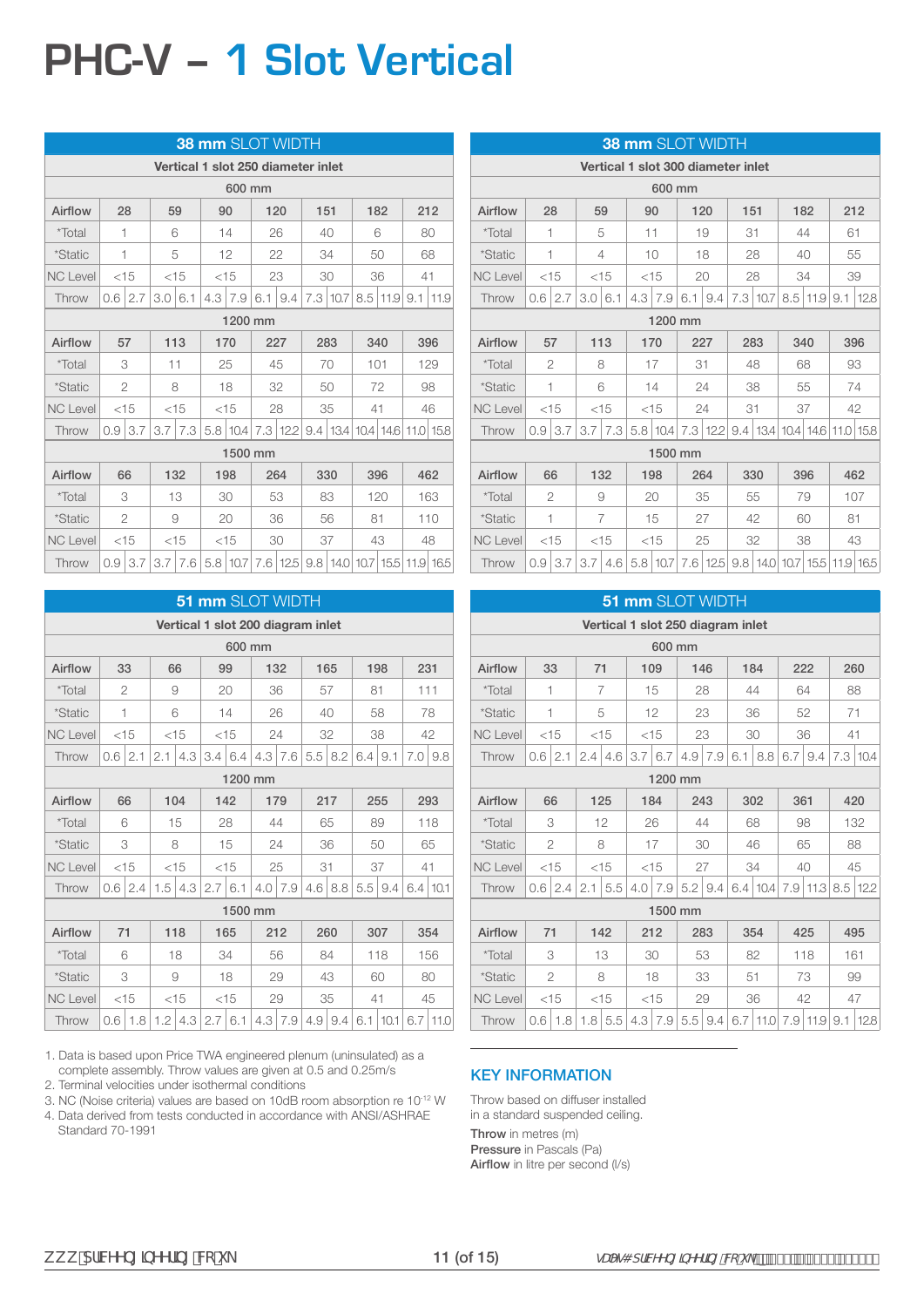# **PHC-V – 1 Slot Vertical**

|                 |        |                |                         |                |     | 51 mm SLOT WIDTH |    |                   |                                    |    |    |                         |                 |          |
|-----------------|--------|----------------|-------------------------|----------------|-----|------------------|----|-------------------|------------------------------------|----|----|-------------------------|-----------------|----------|
|                 |        |                |                         |                |     |                  |    |                   | Vertical 1 slot 300 diameter inlet |    |    |                         |                 |          |
|                 |        |                |                         |                |     | 600 mm           |    |                   |                                    |    |    |                         |                 |          |
| Airflow         | 33     |                | 76                      |                |     | 118              |    | 160               | 203                                |    |    | 245                     |                 | 288      |
| *Total          | 1      |                |                         | 5              |     | 14               |    | 25                | 40                                 |    |    | 59                      | 81              |          |
| *Static         | 1      |                |                         | 5              |     | 12               |    | 22                | 35                                 |    |    | 52                      | 71              |          |
| <b>NC Level</b> | $<$ 15 |                |                         | $<$ 15         |     | $<$ 15           |    | 23                | 30                                 |    |    | 37                      |                 | 42       |
| Throw           |        | $0.6$   2.1    | 2.7                     | 4.9            |     | $4.0$   $7.0$    |    | $5.2$   8.2       | $6.4 \mid 9.1$                     |    |    | 7.3 10.1                |                 | 7.9 11.0 |
|                 |        | 1200 mm        |                         |                |     |                  |    |                   |                                    |    |    |                         |                 |          |
| Airflow         | 66     |                |                         | 137            |     | 208              |    | 278               | 349                                |    |    | 420                     | 491             |          |
| <i>*Total</i>   |        | $\overline{2}$ |                         | 9              |     | 20               |    | 37                |                                    | 58 |    | 83                      |                 | 114      |
| *Static         | 1      |                |                         | $\overline{7}$ |     | 15               |    | 27                |                                    | 43 |    | 62                      |                 | 84       |
| <b>NC Level</b> | $<$ 15 |                |                         | $<$ 15         |     | $<$ 15           |    | 26                |                                    | 33 |    | 39                      |                 | 44       |
| Throw           |        | 0.6 2.4        | $2.7 \mid 6.1$          |                |     | $4.3$   8.5      |    | $6.1 \,   \, 9.8$ |                                    |    |    | 7.6   11.3   8.5   12.2 | $9.4 \mid 13.1$ |          |
|                 |        |                |                         |                |     | 1500 mm          |    |                   |                                    |    |    |                         |                 |          |
| Airflow         | 71     |                |                         | 156            | 241 |                  |    | 326               | 411                                |    |    | 495                     |                 | 580      |
| *Total          |        | 2              |                         | 10             |     | 24               |    | 43                | 69                                 |    |    | 101                     |                 | 138      |
| <i>*Static</i>  | 1      |                |                         | $\overline{7}$ |     | 17               | 31 |                   |                                    | 49 |    | 72                      |                 | 98       |
| <b>NC Level</b> |        | $<$ 15         |                         | $<$ 15         |     | $<$ 15           |    | 28                |                                    | 35 | 41 |                         |                 | 46       |
| Throw           |        |                | $0.6$   1.8   2.4   6.1 |                |     | $4.6$ 8.8        |    |                   | $6.1$   10.4   7.9   11.6   9.1    |    |    | 12.8 9.8 14.0           |                 |          |

|                 |               |        |                |                  |               | <b>76 mm SLOT WIDTH</b>                                                                  |    |                           |     |     |     |     |
|-----------------|---------------|--------|----------------|------------------|---------------|------------------------------------------------------------------------------------------|----|---------------------------|-----|-----|-----|-----|
|                 |               |        |                |                  |               | Vertical 1 slot 350 diameter inlet                                                       |    |                           |     |     |     |     |
|                 |               |        |                |                  | 600 mm        |                                                                                          |    |                           |     |     |     |     |
| Airflow         |               | 47     | 106            |                  | 165           | 224                                                                                      |    | 283                       | 342 |     | 401 |     |
| *Total          | 1             |        | 5              |                  | 14            | 25                                                                                       |    | 40                        | 59  |     | 81  |     |
| <i>*Static</i>  | 1             |        | 5              |                  | 12            | 22                                                                                       |    | 35                        | 51  |     |     | 70  |
| <b>NC Level</b> |               | $<$ 15 | $<$ 15         |                  | $<$ 15        | 22                                                                                       |    | 30                        | 36  |     | 41  |     |
| Throw           | $0.6^{\circ}$ | 2.1    | $2.7$ 5.5      |                  | $4.3$   $7.9$ | 6.1   9.4                                                                                |    | 7.3 10.4 7.9 11.3 8.8 122 |     |     |     |     |
|                 |               |        |                |                  | 1200 mm       |                                                                                          |    |                           |     |     |     |     |
| Airflow         |               | 94     | 189            |                  | 283           | 378                                                                                      |    | 472                       |     | 566 | 661 |     |
| <i>*Total</i>   |               | 2      | 9              |                  | 20            | 36                                                                                       |    | 57                        | 81  |     |     | 111 |
| *Static         |               | 1      | $\overline{7}$ |                  | 15            | 27                                                                                       |    | 42                        | 61  |     |     | 83  |
| <b>NC Level</b> |               | $<$ 15 | $<$ 15         |                  | $<$ 15        | 26                                                                                       |    | 33                        | 39  |     |     | 44  |
| Throw           | 0.6           | 2.4    | $2.4 \mid 6.4$ | 4.9 <sup>°</sup> | 9.4           | 6.4   11.0   7.9   12.2   9.4   13.4   10.1   14.6                                       |    |                           |     |     |     |     |
|                 |               |        |                |                  | 1500 mm       |                                                                                          |    |                           |     |     |     |     |
| Airflow         |               | 113    | 217            | 321              |               | 425                                                                                      |    | 529                       |     | 632 |     | 736 |
| *Total          |               | 3      | 10             |                  | 23            | 39                                                                                       | 61 |                           | 88  |     |     | 119 |
| <i>*Static</i>  |               | 2      | $\overline{7}$ |                  | 16            | 28                                                                                       |    | 43                        | 62  |     |     | 84  |
| <b>NC Level</b> |               | $<$ 15 | $<$ 15         |                  | $<$ 15        | 27                                                                                       |    | 34                        | 49  |     |     | 44  |
| <b>Throw</b>    |               |        |                |                  |               | $0.6$   2.4   2.4   6.4   4.9   9.8   6.4   11.3   7.9   12.8   9.4   13.7   10.7   14.6 |    |                           |     |     |     |     |

1. Data is based upon Price TWA engineered plenum (uninsulated) as a complete assembly. Throw values are given at 0.5 and 0.25m/s

2. Terminal velocities under isothermal conditions

3. NC (Noise criteria) values are based on 10dB room absorption re 10-12 W

4. Data derived from tests conducted in accordance with ANSI/ASHRAE Standard 70-1991

|                 |     |                                              |     |        |  |                |         | <b>64 mm</b> SLOT WIDTH            |     |              |     |            |                            |            |
|-----------------|-----|----------------------------------------------|-----|--------|--|----------------|---------|------------------------------------|-----|--------------|-----|------------|----------------------------|------------|
|                 |     |                                              |     |        |  |                |         | Vertical 1 slot 300 diameter inlet |     |              |     |            |                            |            |
|                 |     |                                              |     |        |  | 600 mm         |         |                                    |     |              |     |            |                            |            |
| Airflow         |     | 38                                           |     | 90     |  | 142            |         | 193                                | 245 |              | 297 |            |                            | 349        |
| *Total          |     | 1                                            |     | 6      |  | 15             |         | 28                                 | 46  |              | 67  |            |                            | 93         |
| <i>*Static</i>  |     | 1                                            |     | 5      |  | 13             |         | 24                                 | 38  |              |     | 57         |                            | 78         |
| <b>NC Level</b> |     | $<$ 15                                       |     | $<$ 15 |  | $<$ 15         |         | 24                                 | 31  |              |     | 38         |                            | 43         |
| Throw           | 0.6 | 1.8                                          | 2.7 | 5.2    |  | $4.3 \mid 7.6$ |         | $5.8$   8.8                        | 7.0 | 9.8          |     | 7.9   11.0 |                            | $8.2$ 11.6 |
|                 |     | 1200 mm                                      |     |        |  |                |         |                                    |     |              |     |            |                            |            |
| Airflow         |     | 71<br>158<br>333<br>507<br>245<br>420<br>595 |     |        |  |                |         |                                    |     |              |     |            |                            |            |
| <i>*</i> Total  |     | $\overline{2}$                               |     | 10     |  | 25             |         | 45                                 | 72  |              |     | 106        |                            | 145        |
| <i>*Static</i>  |     | 1                                            |     | 7      |  | 18             |         | 32                                 | 51  |              |     | 75         |                            | 102        |
| <b>NC Level</b> |     | $<$ 15                                       |     | $<$ 15 |  | $<$ 15         |         | 28                                 | 36  |              |     | 42         |                            | 47         |
| Throw           | 0.6 | 1.8                                          | 2.4 | 6.1    |  | $4.6$   9.1    |         | 6.4 10.7                           |     | $7.9$   11.9 | 9.1 | 13.1       |                            | 9.8114.0   |
|                 |     |                                              |     |        |  |                | 1500 mm |                                    |     |              |     |            |                            |            |
| Airflow         |     | 76                                           |     | 175    |  | 274            |         | 373                                | 472 |              | 571 |            |                            | 670        |
| <i>*</i> Total  |     | $\overline{2}$                               | 11  |        |  | 27             |         | 50                                 | 79  |              |     | 116        |                            | 160        |
| <i>*Static</i>  |     | 1                                            |     | 7      |  | 18             |         | 33                                 | 53  |              |     | 77         |                            | 106        |
| <b>NC Level</b> |     | $<$ 15                                       |     | $<$ 15 |  | $<$ 15         |         | 29                                 | 37  |              |     | 43         |                            | 48         |
| Throw           | 0.3 | 1.5                                          | 2.1 | 6.1    |  | $4.6 \mid 9.4$ |         | $6.1$   11.0                       |     | 7.9 122      |     |            | $9.4$   13.4   10.4   14.6 |            |

#### KEY INFORMATION

Throw based on diffuser installed in a standard suspended ceiling.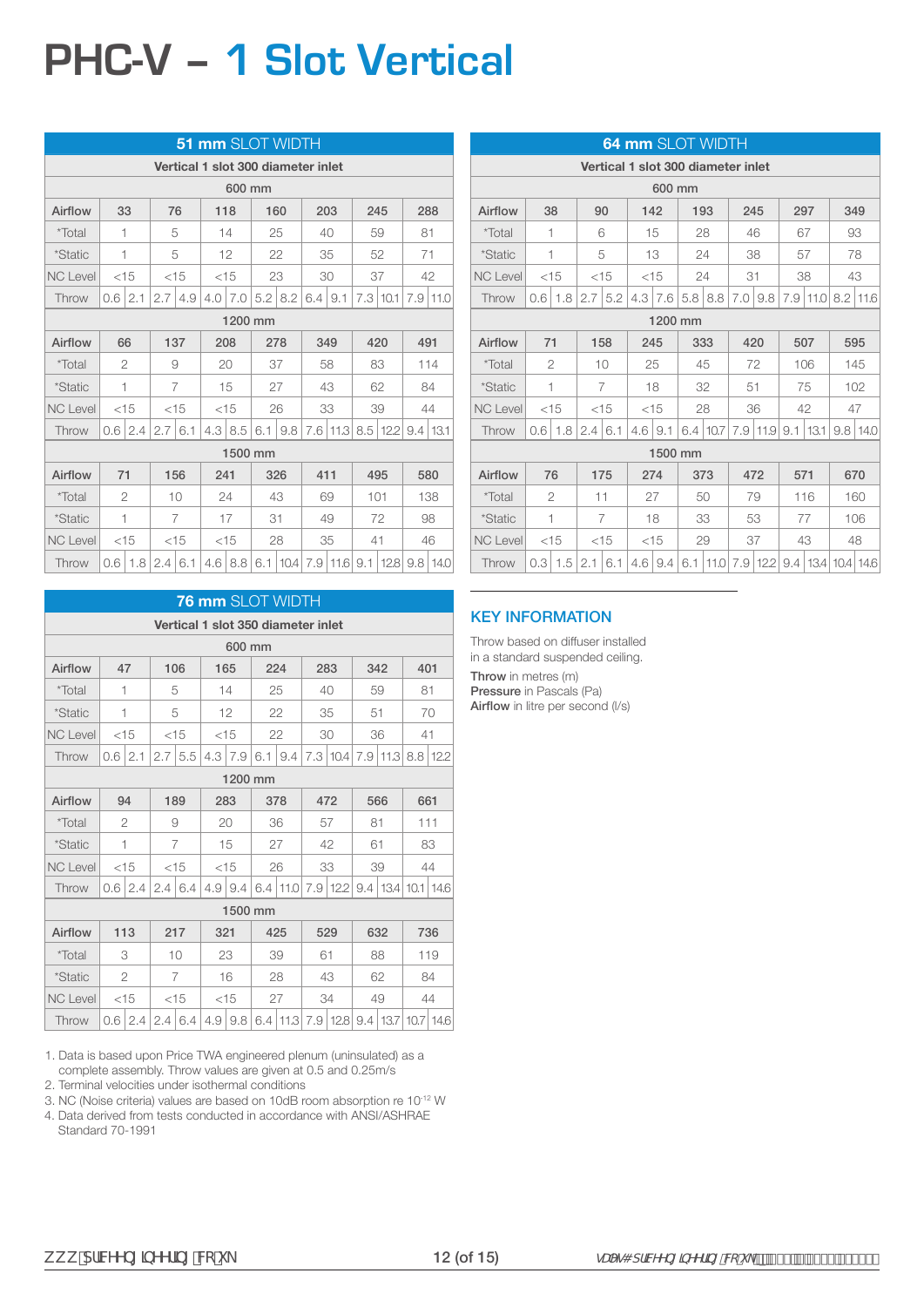### **PHC-V – 2 Slot Vertical**

|                 |     |           |    |               |  | 25 mm SLOT WIDTH                   |     |              |     |              |     |              |                                                                 |  |
|-----------------|-----|-----------|----|---------------|--|------------------------------------|-----|--------------|-----|--------------|-----|--------------|-----------------------------------------------------------------|--|
|                 |     |           |    |               |  | Vertical 2 slot 200 diameter inlet |     |              |     |              |     |              |                                                                 |  |
|                 |     |           |    |               |  | 600 mm                             |     |              |     |              |     |              |                                                                 |  |
| Airflow         |     | 38        | 73 |               |  | 109                                | 144 |              | 179 |              | 215 |              | 250                                                             |  |
| *Total          |     | 3         | 11 |               |  | 24                                 | 43  |              | 67  |              |     | 95           | 130                                                             |  |
| <i>*Static</i>  |     | 2         |    | 8             |  | 17                                 | 30  |              | 47  |              | 67  |              | 92                                                              |  |
| <b>NC Level</b> |     | $<$ 15    |    | $<$ 15        |  | $<$ 15                             |     | 27           | 34  |              |     | 40           | 45                                                              |  |
| Throw           | 1.2 | 4.0       |    | $3.7$   $7.0$ |  | $5.8$   8.8                        |     | $7.0$   10.1 |     | $7.9$   11.0 |     | $8.8$   12.2 | $9.4 \mid 13.1$                                                 |  |
|                 |     | 1200 mm   |    |               |  |                                    |     |              |     |              |     |              |                                                                 |  |
| Airflow         |     | 76        |    | 123           |  | 170                                |     | 217          |     | 264          | 311 |              | 359                                                             |  |
| *Total          |     | 8         | 21 |               |  | 39                                 | 65  |              | 96  |              |     | 133          | 177                                                             |  |
| <i>*Static</i>  |     | 4         | 11 |               |  | 22                                 |     | 36           |     | 53           |     | 74           | 98                                                              |  |
| <b>NC Level</b> |     | $<$ 15    |    | $<$ 15        |  | $<$ 15                             | 31  |              |     | 38           |     | 43           | 48                                                              |  |
| Throw           |     | $1.2$ 5.2 |    | $3.7$   8.5   |  | 5.8 10.1                           |     | $7.3$   11.3 |     | $8.8$   12.5 |     |              | $9.4$   13.4   10.4   14.3                                      |  |
|                 |     |           |    |               |  | 1500 mm                            |     |              |     |              |     |              |                                                                 |  |
| Airflow         |     | 94        |    | 142           |  | 189                                |     | 236          |     | 283          |     | 330          | 378                                                             |  |
| *Total          |     | 11        |    | 25            |  | 45                                 |     | 69           |     | 100          |     | 136          | 178                                                             |  |
| *Static         |     | 5         |    | 13            |  | 23                                 |     | 35           | 51  |              |     | 70           | 91                                                              |  |
| <b>NC Level</b> |     | $<$ 15    |    | $<$ 15        |  | $<$ 15                             |     | 32           |     | 38           |     | 43           | 47                                                              |  |
| Throw           |     | $1.2$ 3.0 |    | 3.4   5.8     |  |                                    |     |              |     |              |     |              | 5.8   10.4   7.0   11.3   8.8   12.5   9.8   13.4   10.4   14.3 |  |

|                 |        |                                       |     |                |        |         |    | <b>25 mm SLOT WIDTH</b>                                           |    |              |     |     |     |     |
|-----------------|--------|---------------------------------------|-----|----------------|--------|---------|----|-------------------------------------------------------------------|----|--------------|-----|-----|-----|-----|
|                 |        |                                       |     |                |        |         |    | Vertical 2 slot 300 diameter inlet                                |    |              |     |     |     |     |
|                 |        |                                       |     |                |        | 600 mm  |    |                                                                   |    |              |     |     |     |     |
| Airflow         | 38     |                                       | 80  |                | 123    |         |    | 165                                                               |    | 208          | 250 |     |     | 293 |
| <i>*</i> Total  | 1      |                                       |     | 5              |        | 12      |    | 22                                                                |    | 35           | 51  |     |     | 70  |
| <i>*Static</i>  | 1      |                                       |     | 4              | 11     |         |    | 19                                                                |    | 30           | 44  |     |     | 60  |
| <b>NC Level</b> | $<$ 15 |                                       |     | $<$ 15         | $<$ 15 |         | 21 |                                                                   |    | 28           | 34  |     |     | 39  |
| Throw           | 1.2    | 4.0                                   | 4.0 | 7.3            | 6.4    | 9.4     |    | 7.6   10.7                                                        |    | $8.5$   12.2 |     |     |     |     |
|                 |        | $9.4$   13.1   10.1   14.3<br>1200 mm |     |                |        |         |    |                                                                   |    |              |     |     |     |     |
| Airflow         |        | 76                                    | 151 |                | 227    |         |    | 302                                                               |    | 378          | 453 |     |     | 529 |
| <i>*Total</i>   |        | 2                                     |     | 9              |        | 20      |    | 36                                                                |    | 57           |     | 82  | 111 |     |
| *Static         | 1      |                                       |     | 6              |        | 14      |    | 25                                                                |    | 39           |     | 57  |     | 77  |
| <b>NC Level</b> | $<$ 15 |                                       |     | $<$ 15         | $<$ 15 |         |    | 24                                                                |    | 32           | 37  |     |     | 42  |
| Throw           | 1.2    | 5.2                                   |     | $5.2$   9.4    |        |         |    | 7.6   11.3   9.4   13.4   10.4   14.6   11.3   16.5   12.5   17.4 |    |              |     |     |     |     |
|                 |        |                                       |     |                |        | 1500 mm |    |                                                                   |    |              |     |     |     |     |
| Airflow         |        | 94                                    |     | 177            |        | 260     |    | 342                                                               |    | 425          |     | 507 |     | 590 |
| *Total          |        | 3                                     | 11  |                |        | 24      |    | 41                                                                |    | 63           |     | 90  |     | 122 |
| <i>*Static</i>  |        | $\overline{c}$                        |     | $\overline{7}$ |        | 15      |    | 27                                                                | 41 |              |     | 59  |     | 80  |
| <b>NC Level</b> |        | $<$ 15                                |     | $<$ 15         |        | $<$ 15  |    | 26                                                                |    | 33           |     | 38  |     | 43  |
| Throw           |        | $1.2$ 5.8                             |     | $5.2$   10.1   |        |         |    | 7.6   12.2   9.8   13.7   10.7   15.5   11.9   16.8   12.8   18.0 |    |              |     |     |     |     |

1. Data is based upon Price TWA engineered plenum (uninsulated) as a complete assembly. Throw values are given at 0.5 and 0.25m/s

2. Terminal velocities under isothermal conditions

3. NC (Noise criteria) values are based on 10dB room absorption re 10-12 W

4. Data derived from tests conducted in accordance with ANSI/ASHRAE Standard 70-1991

|                 |        |           |             |                         | 25 mm SLOT WIDTH                                |    |                                                   |     |     |     |     |     |
|-----------------|--------|-----------|-------------|-------------------------|-------------------------------------------------|----|---------------------------------------------------|-----|-----|-----|-----|-----|
|                 |        |           |             |                         | Vertical 2 slot 250 diameter inlet              |    |                                                   |     |     |     |     |     |
|                 |        |           |             |                         | 600 mm                                          |    |                                                   |     |     |     |     |     |
| Airflow         |        | 38        | 78          |                         | 118                                             |    | 158                                               | 198 |     | 238 |     | 278 |
| <i>*Total</i>   |        | 1         | 7           |                         | 17                                              |    | 30                                                | 47  |     | 68  |     | 93  |
| *Static         |        | 1         | 6           |                         | 13                                              |    | 24                                                | 37  |     | 54  |     | 74  |
| <b>NC Level</b> | $<$ 15 |           | $<$ 15      |                         | $<$ 15                                          |    | 23                                                | 31  |     | 37  | 42  |     |
| Throw           | 1.2    | 4.0       |             | $4.0$   7.3   6.1   9.1 |                                                 |    | 7.3   10.4   8.5   11.9   9.1   12.8   9.8   14.0 |     |     |     |     |     |
|                 |        |           |             |                         | 1200 mm                                         |    |                                                   |     |     |     |     |     |
| Airflow         |        | 76        |             | 142                     | 208                                             |    | 274                                               | 340 |     | 406 |     | 472 |
| *Total          |        | 4         | 14          |                         | 30                                              |    | 53                                                | 81  |     | 115 |     | 156 |
| <i>*Static</i>  |        | 3         | 9           |                         | 19                                              |    | 34                                                |     | 52  | 74  |     | 100 |
| <b>NC Level</b> |        | $<$ 15    | $<$ 15      |                         | $<$ 15                                          |    | 29                                                |     | 36  | 42  |     | 47  |
| Throw           |        | $1.2$ 5.2 | $4.6$   9.1 |                         | 7.0 11.0 9.1 12.8 10.1 14.0 10.7 15.5 11.9 16.8 |    |                                                   |     |     |     |     |     |
|                 |        |           |             |                         | 1500 mm                                         |    |                                                   |     |     |     |     |     |
| Airflow         |        | 94        | 165         |                         | 236                                             |    | 307                                               |     | 378 | 448 |     | 519 |
| <i>*</i> Total  |        | 5         |             | 17                      | 35                                              |    | 59                                                |     | 89  | 125 |     | 168 |
| <i>*Static</i>  |        | 3         |             | 10                      | 21                                              |    | 35                                                |     | 53  | 75  | 101 |     |
| <b>NC Level</b> |        | $<$ 15    |             | $<$ 15                  | $<$ 15                                          | 31 |                                                   |     | 37  | 43  |     | 47  |
| Throw           |        | $1.2$ 5.8 |             | $4.3 \,   \, 9.8$       | 7.0 11.3 9.4 13.1 10.1 14.3 11.0 15.8 12.2 17.1 |    |                                                   |     |     |     |     |     |

|                 |         |                |     |                                    |     |              |     | <b>38 mm SLOT WIDTH</b>   |     |          |                           |                                       |     |               |
|-----------------|---------|----------------|-----|------------------------------------|-----|--------------|-----|---------------------------|-----|----------|---------------------------|---------------------------------------|-----|---------------|
|                 |         |                |     | Vertical 2 slot 250 diameter inlet |     |              |     |                           |     |          |                           |                                       |     |               |
|                 |         |                |     |                                    |     | 600 mm       |     |                           |     |          |                           |                                       |     |               |
| Airflow         |         | 57             |     | 99                                 | 142 |              |     | 184                       | 227 |          |                           | 269                                   | 311 |               |
| <i>*</i> Total  |         | 3              |     | 8                                  |     | 17           |     | 29                        | 43  |          |                           | 62                                    |     | 83            |
| *Static         |         | $\overline{2}$ |     | 6                                  |     | 12           |     | 20                        | 31  |          |                           | 43                                    |     | 58            |
| <b>NC Level</b> |         | $<$ 15         |     | < 15                               |     | $<$ 15       | 21  |                           | 27  |          |                           | 30                                    |     | 38            |
| Throw           | 1.2     | 4.6            | 4.0 | 7.9                                |     | $5.8$   9.4  |     | 7.6 10.7                  |     |          | $8.5$   12.2   9.4   13.1 |                                       |     | $10.1$   14.0 |
|                 | 1200 mm |                |     |                                    |     |              |     |                           |     |          |                           |                                       |     |               |
| Airflow         |         | 113            |     | 160                                |     | 208          |     | 255                       | 302 |          |                           | 349                                   |     | 396           |
| <i>*</i> Total  |         | 7              |     | 15                                 |     | 24           |     | 37                        | 51  |          |                           | 68                                    |     | 88            |
| <i>*Static</i>  |         | 4              |     | 8                                  |     | 14           |     | 20                        | 28  |          |                           | 38                                    |     | 49            |
| <b>NC Level</b> |         | < 15           |     | < 15                               |     | < 15         |     | 22                        | 28  |          |                           | 32                                    |     | 37            |
| Throw           | 1.8     | 6.1            | 3.0 | 8.8                                |     |              |     | $5.2$   10.4   7.0   11.9 |     |          |                           | 7.9   12.8   9.4   13.7   10.4   14.3 |     |               |
|                 |         |                |     |                                    |     | 1500 mm      |     |                           |     |          |                           |                                       |     |               |
| Airflow         |         | 123            |     | 172                                |     | 222          | 271 |                           | 321 |          |                           | 370                                   |     | 420           |
| *Total          |         | 8              |     | 15                                 |     | 25           |     | 38                        | 53  |          |                           | 70                                    | 91  |               |
| *Static         |         | $\overline{4}$ |     | 8                                  |     | 13           |     | 19                        | 27  |          |                           | 36                                    |     | 46            |
| <b>NC Level</b> |         | $<$ 15         |     | $<$ 15                             |     | < 15         |     | 22                        | 28  |          |                           | 32                                    |     | 36            |
| Throw           | 1.2     | 5.2            | 2.4 | 8.5                                |     | $4.0$   10.7 | 6.1 | 11.9                      |     | 7.6 12.8 | 9.1                       | 13.7                                  |     | $10.1$   14.3 |

#### KEY INFORMATION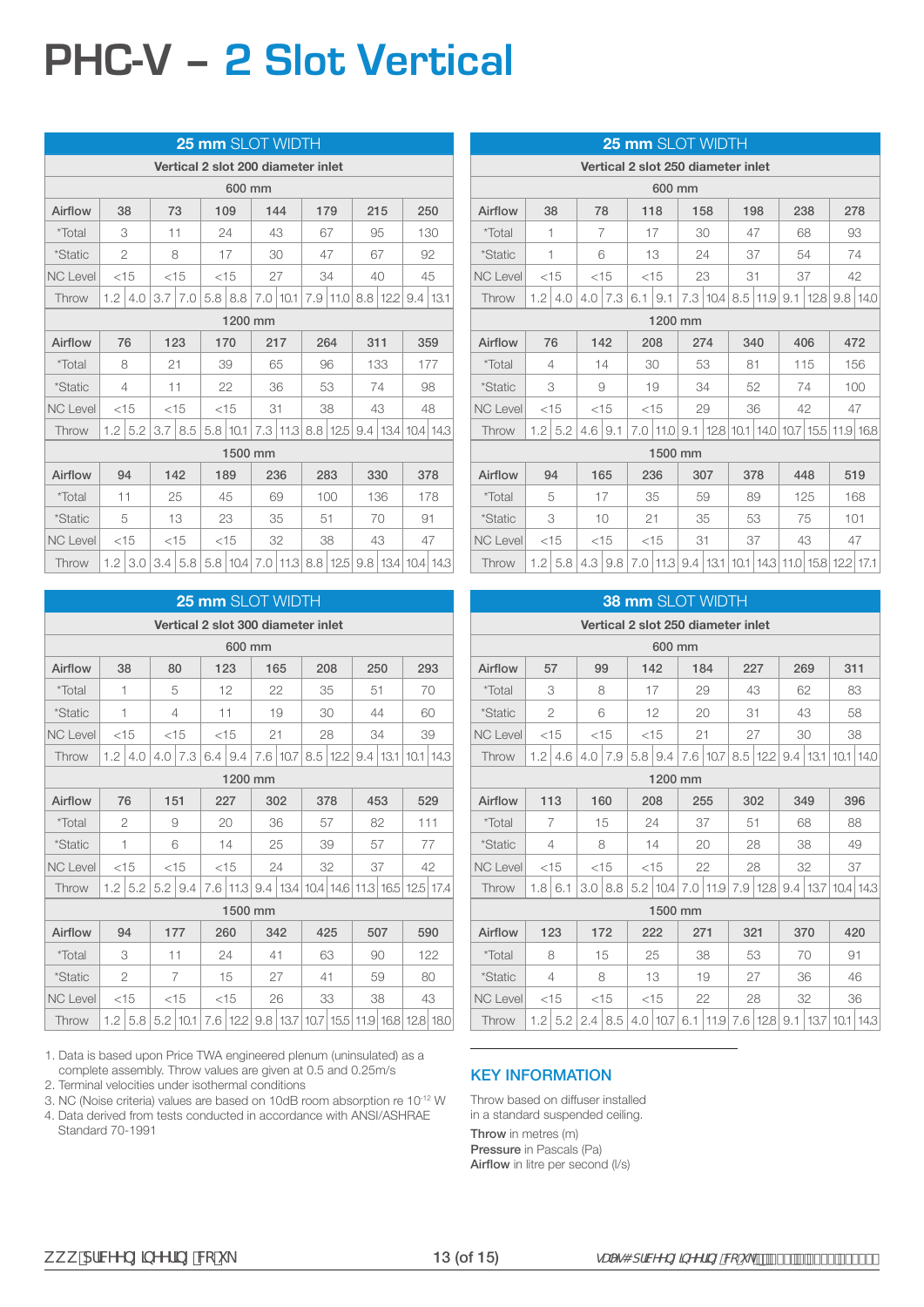## **PHC-V – 2 Slot Vertical**

|                 |     |                |     |                        | <b>38 mm SLOT WIDTH</b>                                                                   |    |              |     |                 |     |               |             |    |
|-----------------|-----|----------------|-----|------------------------|-------------------------------------------------------------------------------------------|----|--------------|-----|-----------------|-----|---------------|-------------|----|
|                 |     |                |     |                        | Vertical 2 slot 300 diagram inlet                                                         |    |              |     |                 |     |               |             |    |
|                 |     |                |     |                        | 600 mm                                                                                    |    |              |     |                 |     |               |             |    |
| Airflow         |     | 57             |     | 109                    | 160                                                                                       |    | 212          | 264 |                 | 316 |               | 368         |    |
| *Total          | 1   |                |     | 6                      | 13                                                                                        | 23 |              | 36  |                 | 52  |               | 70          |    |
| <i>*Static</i>  | 1   |                |     | 5                      | 10                                                                                        |    | 18           |     | 28              | 40  |               | 54          |    |
| <b>NC Level</b> |     | $<$ 15         |     | $<$ 15                 | $<$ 15                                                                                    |    | 19           |     | 26              | 32  |               | 36          |    |
| Throw           | 1.2 | 4.6            |     | $4.3 \,   \, 8.5 \,  $ | $6.7$   10.1                                                                              |    | $7.9$   11.9 |     | $9.1 \mid 13.1$ |     | $10.1$   14.0 | $10.7$ 15.2 |    |
|                 |     |                |     |                        | 1200 mm                                                                                   |    |              |     |                 |     |               |             |    |
| Airflow         |     | 113            |     | 184                    | 255                                                                                       |    | 326          |     | 396             | 467 |               | 538         |    |
| *Total          |     | 4              | 11  |                        | 20                                                                                        |    | 33           | 49  |                 | 68  |               | 91          |    |
| *Static         |     | $\overline{2}$ |     | $\overline{7}$         | 12                                                                                        |    | 20           |     | 30              | 42  |               | 56          |    |
| <b>NC Level</b> |     | $<$ 15         |     | $<$ 15                 | $<$ 15                                                                                    |    | 22           |     | 28              | 33  |               |             | 38 |
| Throw           | 1.8 | 6.1            |     | $4.0 \,   \, 9.8$      | 7.6 11.3 9.4 13.4 10.4 14.6 11.3 16.5 12.5 17.4                                           |    |              |     |                 |     |               |             |    |
|                 |     |                |     |                        | 1500 mm                                                                                   |    |              |     |                 |     |               |             |    |
| Airflow         |     | 123            | 201 |                        | 278                                                                                       |    | 356          | 434 |                 | 512 |               | 590         |    |
| *Total          |     | 4              |     | 11                     | 22                                                                                        |    | 36           |     | 53              |     | 74            |             | 98 |
| *Static         |     | $\overline{c}$ |     | 7                      | 13                                                                                        | 21 |              | 31  |                 |     | 43            | 57          |    |
| <b>NC Level</b> |     | $<$ 15         |     | $<$ 15                 | $<$ 15                                                                                    |    | 22           |     | 29              |     | 34            |             | 39 |
| Throw           |     |                |     |                        | 1.2   5.2   3.4   9.8   6.4   11.9   8.8   13.4   10.4   14.6   11.3   16.2   12.2   17.1 |    |              |     |                 |     |               |             |    |

|                 |     |                |           |                | 51 mm SLOT WIDTH                  |        |                   |           |     |           |               |                    |               |      |
|-----------------|-----|----------------|-----------|----------------|-----------------------------------|--------|-------------------|-----------|-----|-----------|---------------|--------------------|---------------|------|
|                 |     |                |           |                | Vertical 2 slot 250 diagram inlet |        |                   |           |     |           |               |                    |               |      |
|                 |     |                |           |                |                                   | 600 mm |                   |           |     |           |               |                    |               |      |
| Airflow         |     | 33             | 66        |                | 99                                |        |                   | 132       | 165 |           | 198           |                    | 231           |      |
| <i>*</i> Total  | 1   |                |           | 3              | 7                                 |        |                   | 12        |     | 19        |               | 28                 |               | 38   |
| <i>*Static</i>  |     | $\overline{2}$ |           | $\overline{2}$ | 4                                 |        |                   | 8         |     | 13        |               | 18                 |               | 25   |
| <b>NC Level</b> |     | $<$ 15         |           | $<$ 15         | $<$ 15                            |        |                   | 15        |     | 17        |               | 19                 |               | 24   |
| Throw           | 0.3 | 0.9            | 0.9       | 3.4            | 1.8                               | 5.5    | 3.4               | 6.7       | 4.3 | 7.6       | 5.5           | 8.2                | 6.1           | 9.1  |
|                 |     | 1200 mm        |           |                |                                   |        |                   |           |     |           |               |                    |               |      |
| Airflow         |     | 118            |           | 168            | 217                               |        |                   | 267       |     | 316       |               | 366                |               | 415  |
| *Total          |     | 7              |           | 14             | 24                                |        |                   | 35        |     | 50        |               | 67                 |               | 86   |
| *Static         |     | 3              |           | 7              |                                   | 12     |                   | 18        |     | 25        |               | 33                 |               | 43   |
| <b>NC Level</b> |     | $<$ 15         |           | $<$ 15         | $<$ 15                            |        | 21                |           |     | 27        | 31            |                    |               | 35   |
| Throw           | 0.9 | 3.0            | $1.5$ 6.1 |                | 2.7                               | 7.9    |                   | 4.0   8.8 |     | $5.8$ 9.4 |               | $6.4$   10.4   7.6 |               | 11.3 |
|                 |     |                |           |                |                                   |        | 1500 mm           |           |     |           |               |                    |               |      |
| Airflow         |     | 132            |           | 184            | 236                               |        |                   | 288       |     | 340       |               | 392                |               | 444  |
| *Total          |     | 8              |           | 15             |                                   | 25     |                   | 37        |     | 52        |               | 69                 |               | 89   |
| <i>*Static</i>  |     | 3              |           | $\overline{7}$ | 11                                |        |                   | 17        |     | 23        |               | 32                 |               | 39   |
| <b>NC Level</b> |     | $<$ 15         |           | $<$ 15         | $<$ 15                            |        | 21                |           |     | 27        | 31            |                    |               | 35   |
| Throw           | 0.9 | 2.7            |           | $1.2$ 5.2      |                                   |        | $2.1$ 7.6 3.0 9.1 |           |     |           | $4.3$ 9.8 6.1 |                    | 10.4 7.0 11.3 |      |

1. Data is based upon Price TWA engineered plenum (uninsulated) as a complete assembly. Throw values are given at 0.5 and 0.25m/s

2. Terminal velocities under isothermal conditions

3. NC (Noise criteria) values are based on 10dB room absorption re 10-12 W

4. Data derived from tests conducted in accordance with ANSI/ASHRAE Standard 70-1991

|                 |     |                |                |                |  |         |     | <b>38 mm SLOT WIDTH</b> |                                   |     |     |                                                                   |     |
|-----------------|-----|----------------|----------------|----------------|--|---------|-----|-------------------------|-----------------------------------|-----|-----|-------------------------------------------------------------------|-----|
|                 |     |                |                |                |  |         |     |                         | Vertical 2 slot 350 diagram inlet |     |     |                                                                   |     |
|                 |     |                |                |                |  | 600 mm  |     |                         |                                   |     |     |                                                                   |     |
| Airflow         |     | 57             | 113            |                |  | 170     |     | 227                     | 283                               |     | 340 | 396                                                               |     |
| *Total          | 1   |                | 4              |                |  | 10      |     | 18                      | 29                                |     | 41  |                                                                   | 56  |
| <i>*Static</i>  |     | 1              | 4              |                |  | 8       |     | 15                      |                                   | 23  | 34  |                                                                   | 46  |
| <b>NC Level</b> |     | $<$ 15         |                | $<$ 15         |  | $<$ 15  |     | 15                      |                                   | 23  | 29  |                                                                   | 34  |
| Throw           | 1.2 | 4.6            |                | $4.6 \mid 8.5$ |  |         |     | 7.0 10.4 8.5 12.2       |                                   |     |     | $9.4$   13.4   10.4   14.6   11.0   15.8                          |     |
|                 |     |                | 1200 mm<br>196 |                |  |         |     |                         |                                   |     |     |                                                                   |     |
| Airflow         |     | 113            |                |                |  | 278     | 361 |                         |                                   | 444 | 526 |                                                                   | 609 |
| *Total          |     | $\overline{2}$ | 7              |                |  | 15      |     | 25                      |                                   | 38  | 53  | 71                                                                |     |
| *Static         |     | $\overline{1}$ | 5              |                |  | 10      |     | 16                      |                                   | 25  | 35  |                                                                   | 47  |
| <b>NC Level</b> |     | $<$ 15         |                | $<$ 15         |  | $<$ 15  |     | 18                      |                                   | 24  | 30  |                                                                   | 35  |
| Throw           | 1.8 | 6.1            | 4.6            | 10.1           |  |         |     |                         |                                   |     |     | 7.6   12.2   9.8   13.7   10.7   15.5   11.9   16.8   12.8   17.7 |     |
|                 |     |                |                |                |  | 1500 mm |     |                         |                                   |     |     |                                                                   |     |
| Airflow         |     | 123            |                | 208            |  | 293     |     | 378                     |                                   | 462 | 547 |                                                                   | 632 |
| *Total          |     | 3              |                | 8              |  | 16      |     | 26                      |                                   | 39  | 55  |                                                                   | 73  |
| *Static         |     | $\overline{2}$ |                | 5              |  | 10      |     | 17                      |                                   | 25  | 35  |                                                                   | 47  |
| <b>NC Level</b> |     | $<$ 15         |                | $<$ 15         |  | $<$ 15  |     | 18                      |                                   | 25  | 30  |                                                                   | 35  |
| Throw           |     | $1.2$ 5.2      |                | $3.7$   10.1   |  |         |     |                         |                                   |     |     | 7.0 12.2 9.1 13.7 10.7 15.5 11.9 16.8 12.8 17.7                   |     |

|                 |                  |                |     |                | <b>51 mm SLOT WIDTH</b>           |                |     |          |          |            |     |              |     |                  |
|-----------------|------------------|----------------|-----|----------------|-----------------------------------|----------------|-----|----------|----------|------------|-----|--------------|-----|------------------|
|                 |                  |                |     |                | Vertical 2 slot 300 diagram inlet |                |     |          |          |            |     |              |     |                  |
|                 |                  |                |     |                |                                   | 600 mm         |     |          |          |            |     |              |     |                  |
| Airflow         | 66               |                |     | 130            | 193                               |                | 257 |          | 321      |            |     | 385          |     | 448              |
| *Total          |                  | $\overline{2}$ |     | $\overline{7}$ |                                   | 15             |     | 27       | 42       |            | 61  |              |     | 82               |
| *Static         |                  | 1              |     | 5              | 11                                |                |     | 19       | 30       |            |     | 43           |     | 58               |
| <b>NC Level</b> | < 15             |                |     | < 15           | $<$ 15                            |                |     | 20       | 27       |            |     | 33           |     | 38               |
| Throw           | 0.9              | 3.4            | 3.4 | 6.7            |                                   | $5.2$   8.2    | 6.7 | 9.4      | 7.6 10.7 |            | 7.9 | 11.0         |     | $8.2$   11.6     |
|                 | 1200 mm          |                |     |                |                                   |                |     |          |          |            |     |              |     |                  |
| Airflow         |                  | 118            | 201 |                | 283                               |                |     | 366      | 448      |            | 531 |              |     | 613              |
| *Total          |                  | 4              |     | 11             | 22                                |                |     | 36       | 54       |            |     | 76           |     | 102              |
| *Static         |                  | $\mathfrak{D}$ |     | 6              | 12                                |                |     | 20       | 30       |            |     | 42           |     | 57               |
| <b>NC Level</b> | < 15             |                |     | < 15           | $<$ 15                            |                |     | 22       | 29       |            |     | 34           |     | 39               |
| Throw           | 0.9 <sup>°</sup> | 3.0            | 2.4 | 7.3            |                                   | $4.3 \mid 9.1$ |     | 6.4 10.4 |          | $7.9$ 11.3 |     | 8.8 12.5     |     | $9.4 \vert 13.4$ |
|                 |                  |                |     |                |                                   | 1500 mm        |     |          |          |            |     |              |     |                  |
| Airflow         |                  | 132            |     | 217            |                                   | 302            |     | 387      | 472      |            |     | 557          |     | 642              |
| *Total          |                  | 4              |     | 12             | 23                                |                |     | 37       | 55       |            |     | 77           |     | 102              |
| <i>*Static</i>  |                  | $\overline{2}$ |     | 6              |                                   | 12             |     | 19       |          | 28         |     | 39           |     | 52               |
| <b>NC Level</b> |                  | $<$ 15         |     | $<$ 15         |                                   | $<$ 15         |     | 22       | 29       |            |     | 34           |     | 39               |
| Throw           | 0.9              | 2.7            | 1.8 | 6.7            | 3.7 <sup>1</sup>                  | 9.4            |     | 5.8 10.4 |          | $7.6$ 11.3 |     | $8.8$   12.5 | 9.4 | 13.4             |

#### KEY INFORMATION